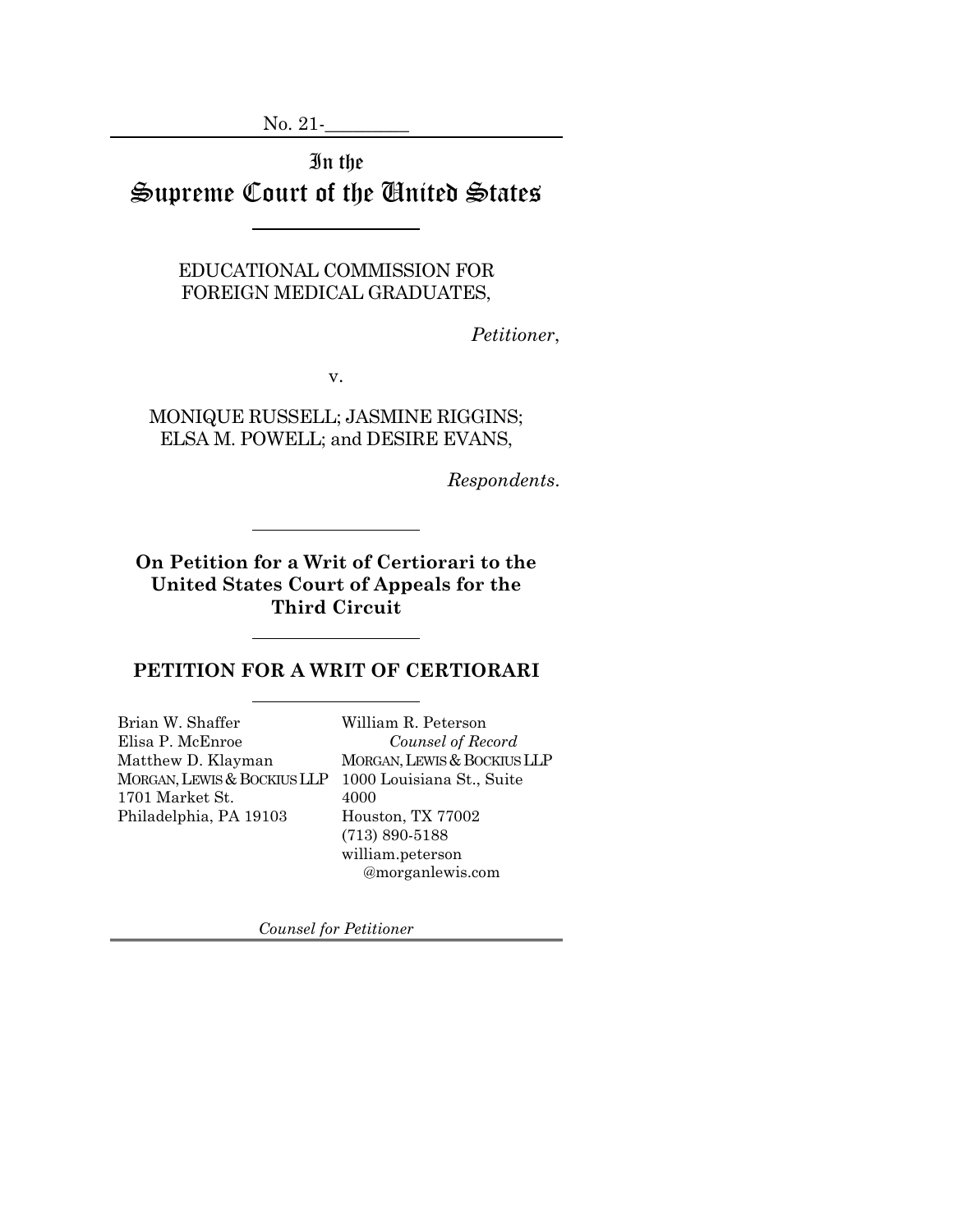#### **QUESTION PRESENTED**

<span id="page-1-0"></span>Rule 23(b)(3) mandates that when a party seeks to certify a class action that involves both common and individual issues, certification is proper when the common issues predominate over the individual issues and a class action is a superior method of adjudicating the controversy as a whole. Fed. R. Civ. P. 23(b)(3).

The decision below holds that there is an alternate route to certification under Rule 23(b)(3), which allows certification even when the common issues do not predominate over the individual issues for a single claim. Under this theory, if certification of common issues is "appropriate" under Rule 23(c)(4), a court analyzes predominance under Rule 23(b)(3) by considering only the certified (common) issues, ignoring the uncertified (individual) issues.

The question presented is:

Whether, when an action involves both common and individual questions, a court may certify common questions for class treatment under Rule 23(b)(3) without finding that the common questions predominate over the individual questions.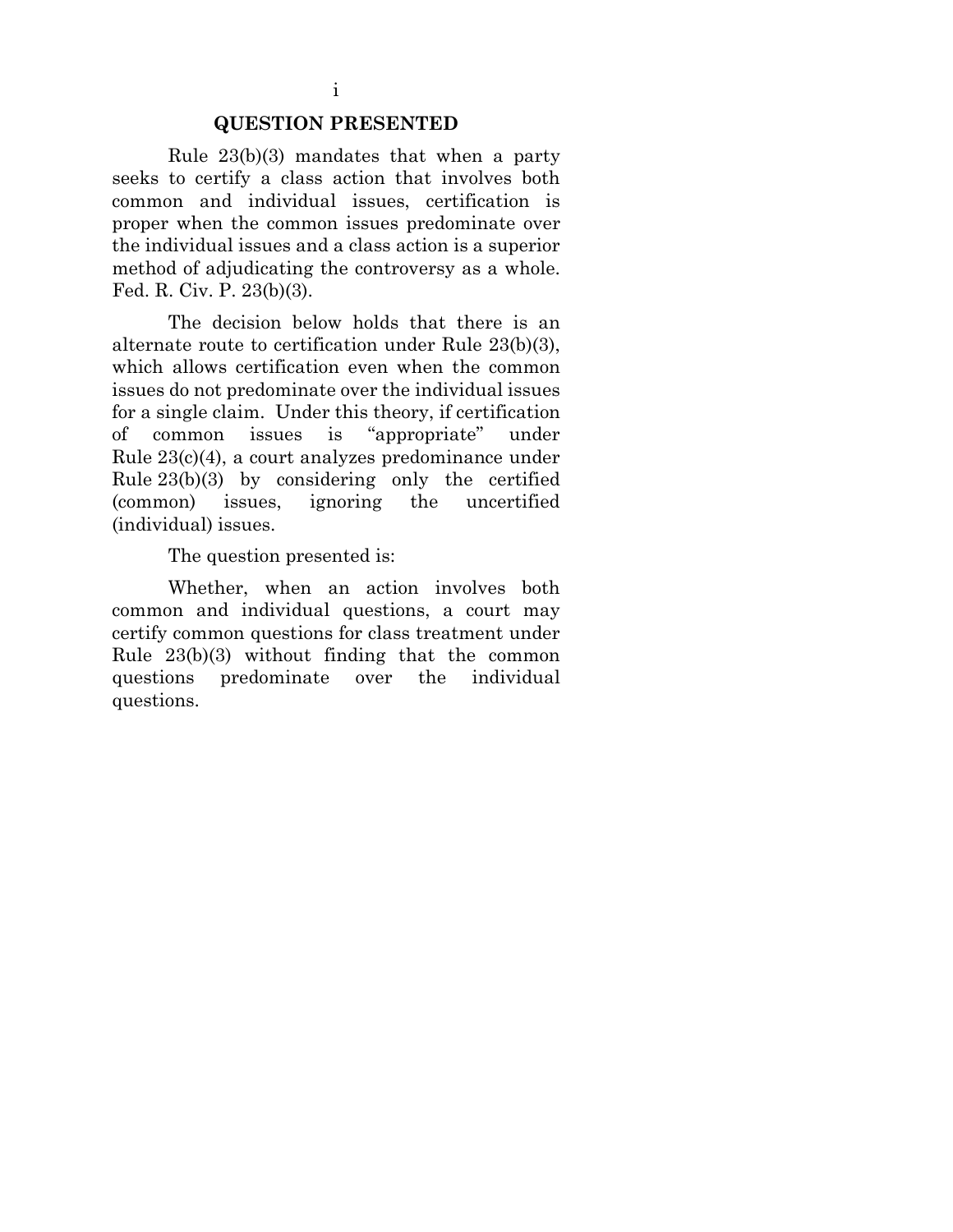<span id="page-2-0"></span>The parties to the proceedings include those listed on the cover.

Educational Commission for Foreign Medical Graduates (ECFMG) has no parent corporation and no publicly held corporation owns more than 10% of its stock.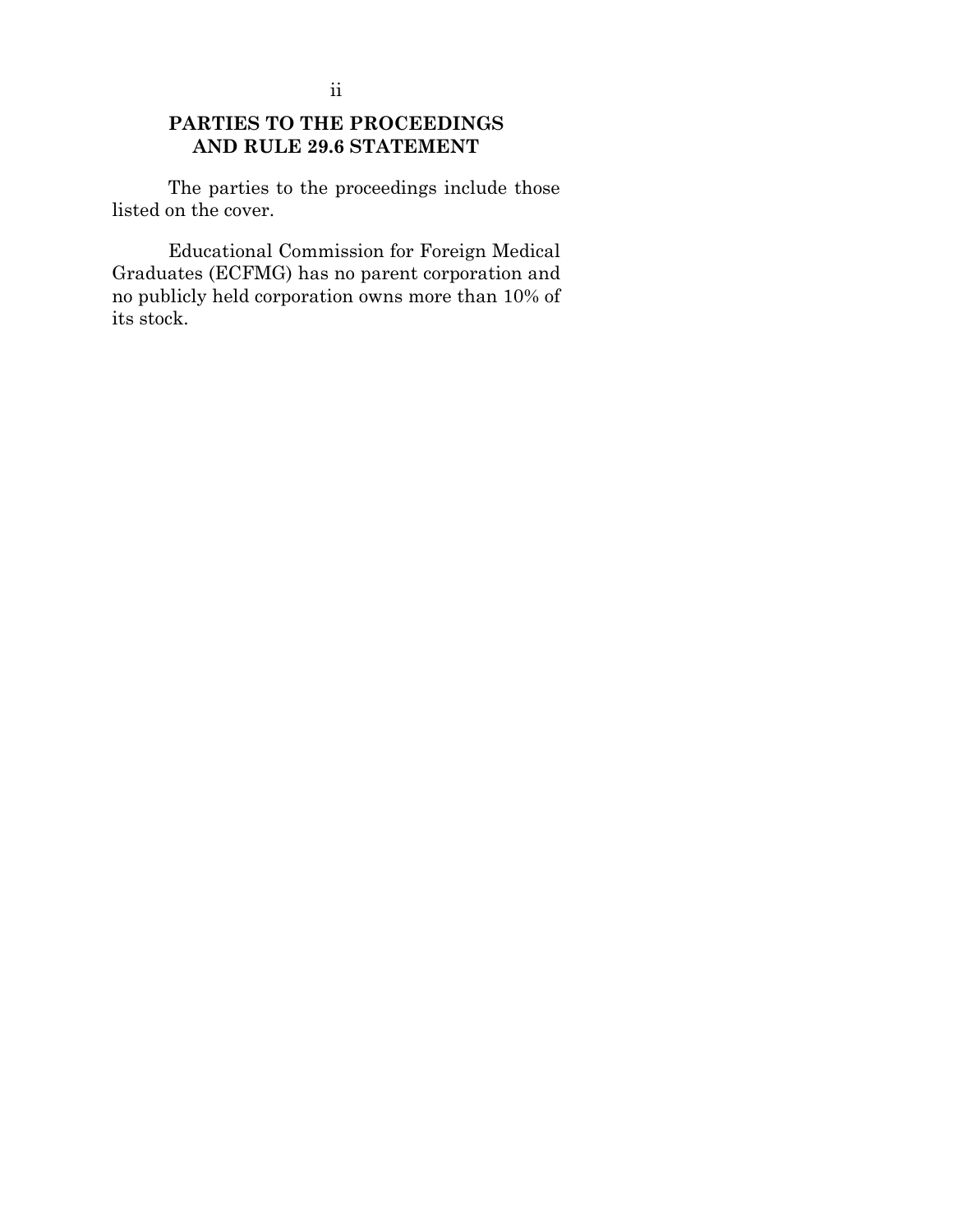#### <span id="page-3-0"></span>**STATEMENT OF RELATED PROCEEDINGS**

This case arises from and is related to the following proceedings:

- *Russell v. Educational Commission for Foreign Medical Graduates*, No. 2:18-cv-05629-JDW, United States District Court for the Eastern District of Pennsylvania. Order granting motion for class certification entered March 23, 2020; and
- *Russell v. Educational Commission for Foreign Medical Graduates*, No. 20-2128, United States Court of Appeals for the Third Circuit. Opinion and judgment entered September 24, 2021.

There are no other proceedings in state or federal trial or appellate courts, or in this Court, directly related to this case within the meaning of this Court's Rule 14.1(b)(iii).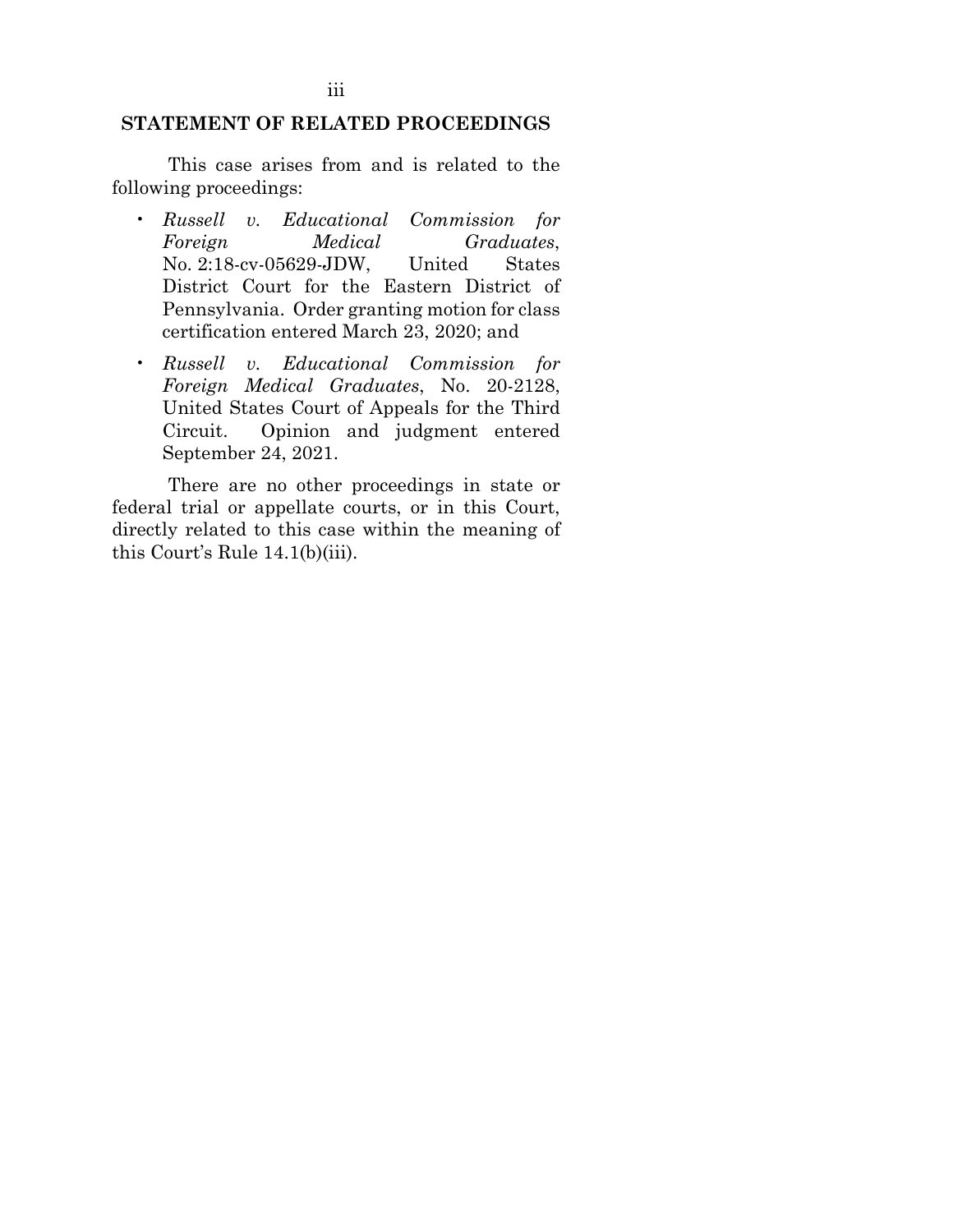<span id="page-4-0"></span>

|    |           |                                              | Page |
|----|-----------|----------------------------------------------|------|
|    |           |                                              |      |
|    |           | Parties to the Proceedings and Rule 29.6     |      |
|    |           |                                              |      |
|    |           | Statement of Related Proceedings  iii        |      |
|    |           |                                              |      |
|    |           |                                              |      |
|    |           |                                              |      |
|    |           |                                              |      |
|    |           |                                              |      |
|    |           | Constitutional and Statutory Provisions      |      |
|    |           |                                              |      |
|    |           |                                              |      |
|    |           | Reasons for Granting the Petition 11         |      |
| I. |           | The Decision Below Deepens an                |      |
|    |           | Entrenched, Acknowledged Circuit Split       |      |
|    |           | Regarding the Interaction of Rule $23(c)(4)$ |      |
|    |           |                                              |      |
|    | $A_{-}$   | The Fifth and Eighth Circuits Hold           |      |
|    |           | That Rule 23(c)(4) Cannot Be Used to         |      |
|    |           | Evade the Requirements of Rule               |      |
|    |           |                                              |      |
|    | <b>B.</b> | A Plurality of Circuits Allow Class          |      |
|    |           | Certification Even When Common               |      |
|    |           | Issues Do Not Predominate Over               |      |
|    |           |                                              |      |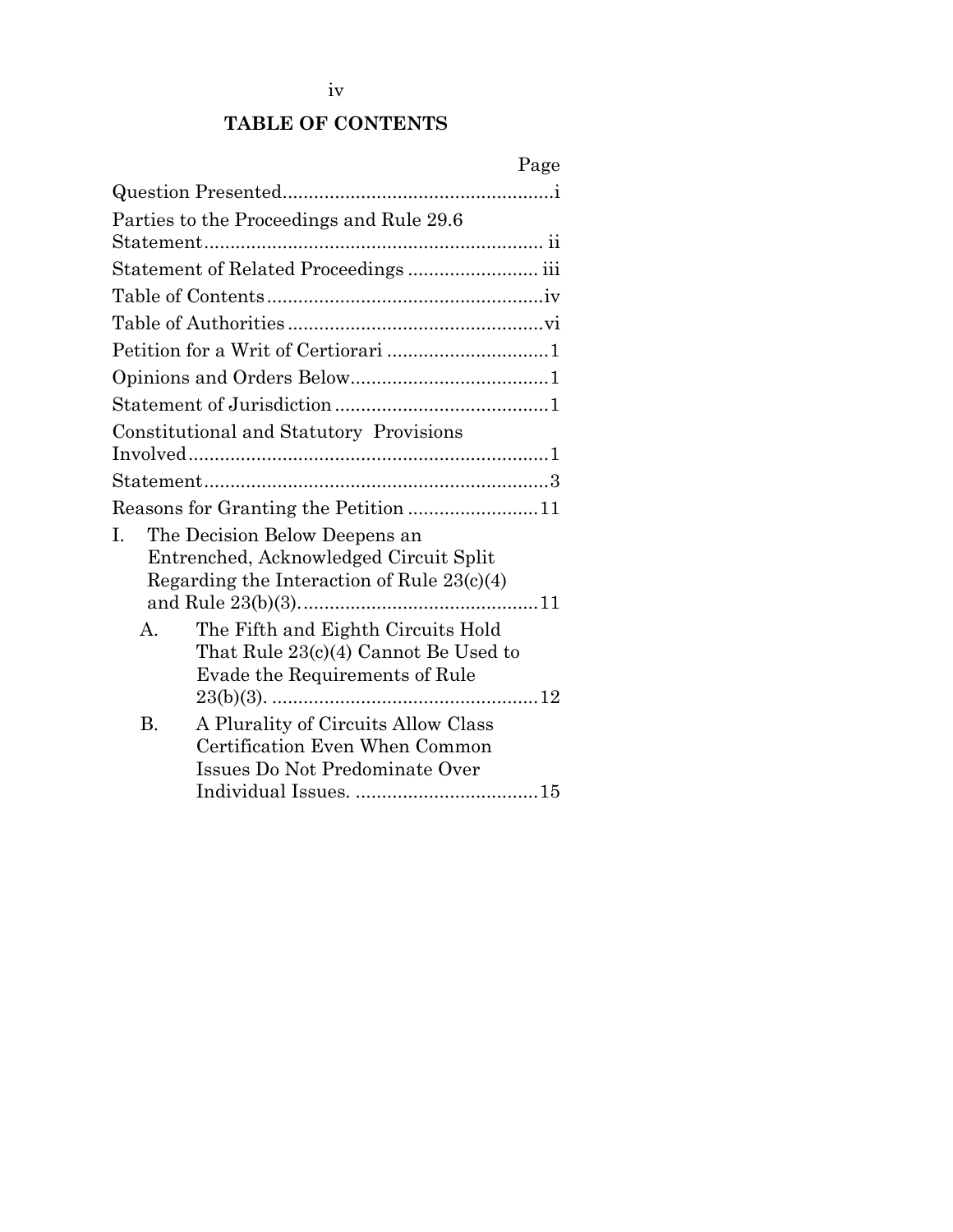| C.         | The Circuit Split Is Acknowledged                                                                                               |  |
|------------|---------------------------------------------------------------------------------------------------------------------------------|--|
|            | II. Rule 23(c)(4) Does Not Permit Evasion of                                                                                    |  |
| А.         | The plurality view would nullify the<br>predominance requirement of Rule                                                        |  |
| В.         | The error arises from a misreading of<br>the Advisory Committee Notes26                                                         |  |
| C.         | The correct reading does not nullify                                                                                            |  |
|            | III. The Interaction of Rule 23(b)(3) and Rule<br>$23(c)(4)$ Is an Important Question That<br>Should Be Decided by this Court29 |  |
|            | IV. This Case Is an Excellent Vehicle31                                                                                         |  |
| Conclusion |                                                                                                                                 |  |
|            | APPENDIX A – Court of Appeals Opinion<br><b>APPENDIX B - Court of Appeals Order</b>                                             |  |
|            | <b>Granting Petition for Leave to Appeal</b>                                                                                    |  |
|            | <b>APPENDIX C – District Court Order</b><br>Granting Motion for Class Certification                                             |  |
|            | <b>APPENDIX D - District Court Memorandum</b>                                                                                   |  |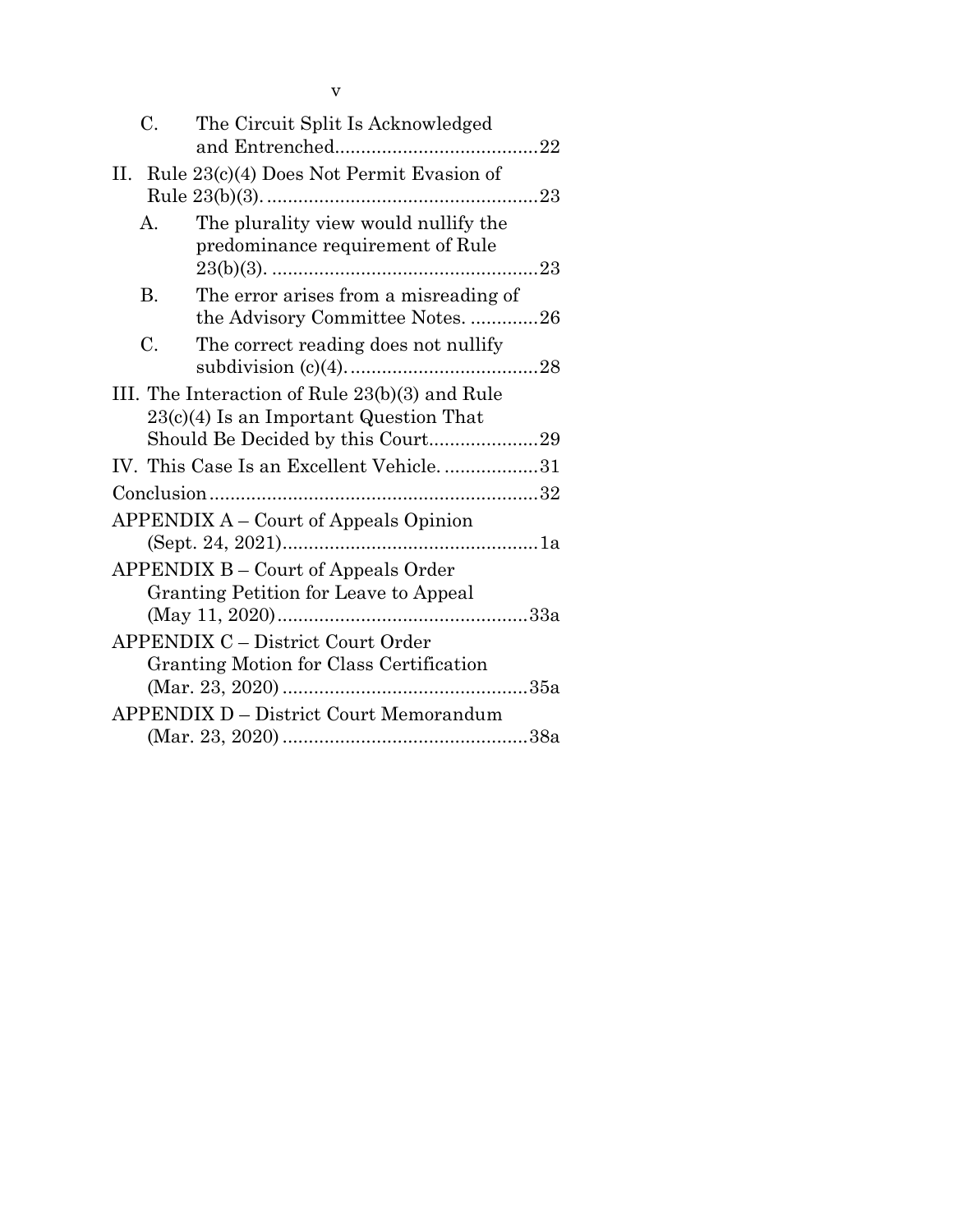# vi

# **TABLE OF AUTHORITIES**

# Page(s)

# <span id="page-6-0"></span>**CASES**

| Allison v. Citgo Petroleum Corp., 151 F.3d                                                     |
|------------------------------------------------------------------------------------------------|
| Amchem Prods., Inc. v. Windsor, 521 U.S.                                                       |
| Amgen Inc. v. Conn. Ret. Plans & Tr. Funds,                                                    |
| AT&T Mobility LLC v. Concepcion, 563 U.S.                                                      |
| Castano v. Am. Tobacco Co., 84 F.3d 734 (5th                                                   |
| Comcast Corp. v. Behrend, 569 U.S. 27                                                          |
| Corley v. Orangefield Indep. Sch. Dist., 152                                                   |
| D.C. by & through Garter v. County of San<br><i>Diego</i> , 783 F. App'x 766 (9th Cir. 2019)17 |
| <i>Ebert v. Gen. Mills, Inc., 823 F.3d 472 (8th)</i>                                           |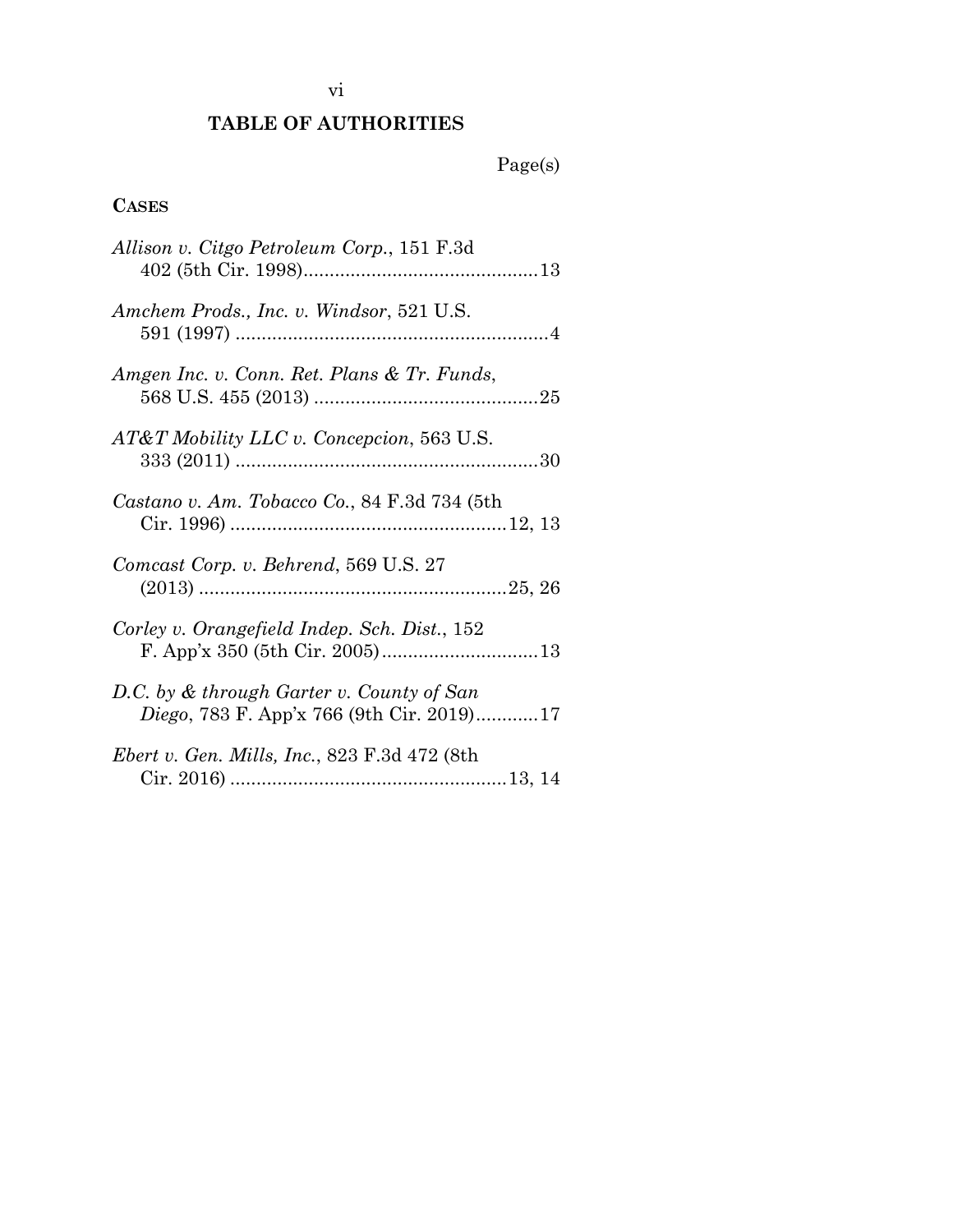| Erica P. John Fund, Inc. v. Halliburton Co.,                                      |
|-----------------------------------------------------------------------------------|
| Gates v. Rohm & Haas Co., 655 F.3d 255 (3d)                                       |
| Gonzalez v. Corning, 885 F.3d 186 (3d Cir.                                        |
| Gunnells v. Healthplan Servs., Inc., 348 F.3d                                     |
| In re Nassau Cnty. Strip Search Cases, 461                                        |
| In re Nat'l Hockey League Players'<br>Concussion Inj. Litig., 327 F.R.D. 245 (D.  |
| In re St. Jude Med., Inc., 522 F.3d 836 (8th                                      |
| Kartman v. State Farm Mut. Auto. Ins. Co.,                                        |
| Martin v. Behr Dayton Thermal Prods. LLC,<br>896 F.3d 405 (6th Cir. 2018)  passim |
| McLaughlin v. Am. Tobacco Co., 522 F.3d                                           |
| Rahman v. Mott's LLP, 693 F. App'x 578 (9th                                       |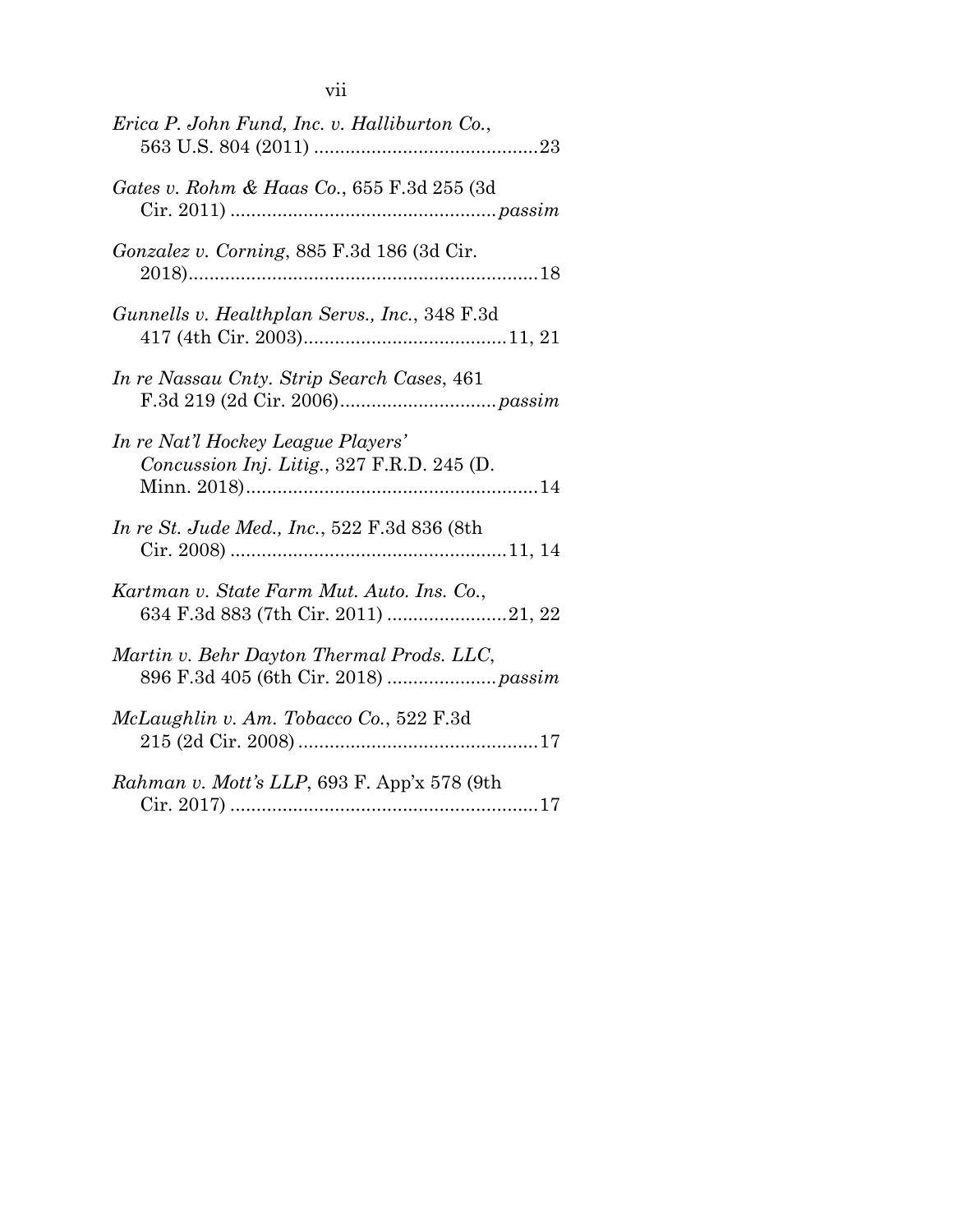|  | × | × |
|--|---|---|

| Reitman v. Champion Petfoods USA, Inc.,<br>830 F. App'x 880 (9th Cir. 2020)19                   |
|-------------------------------------------------------------------------------------------------|
| Reitman v. Champion Petfoods USA, Inc.,<br>No. CV181736DOCJPRX, 2019 WL                         |
| Robinson v. Metro–N. Commuter R.R., 267                                                         |
| Russell v. Educ. Comm'n for Foreign Med.<br><i>Graduates</i> , 15 F.4th 259 (3d Cir. 2021)1, 11 |
| Seijas v. Republic of Argentina, 606 F.3d 53                                                    |
| <i>Smith v. Texaco, Inc., 263 F.3d 394 (5th Cir.</i>                                            |
| Tasion Comme'ns, Inc. v. Ubiquiti Networks,<br><i>Inc.</i> , 308 F.R.D. 630 (N.D. Cal. 2015) 19 |
| Tyson Foods, Inc. v. Bouaphakeo, 577 U.S.                                                       |
| Valentino v. Carter-Wallace, Inc., 97 F.3d                                                      |
| <b>STATUTES</b>                                                                                 |
|                                                                                                 |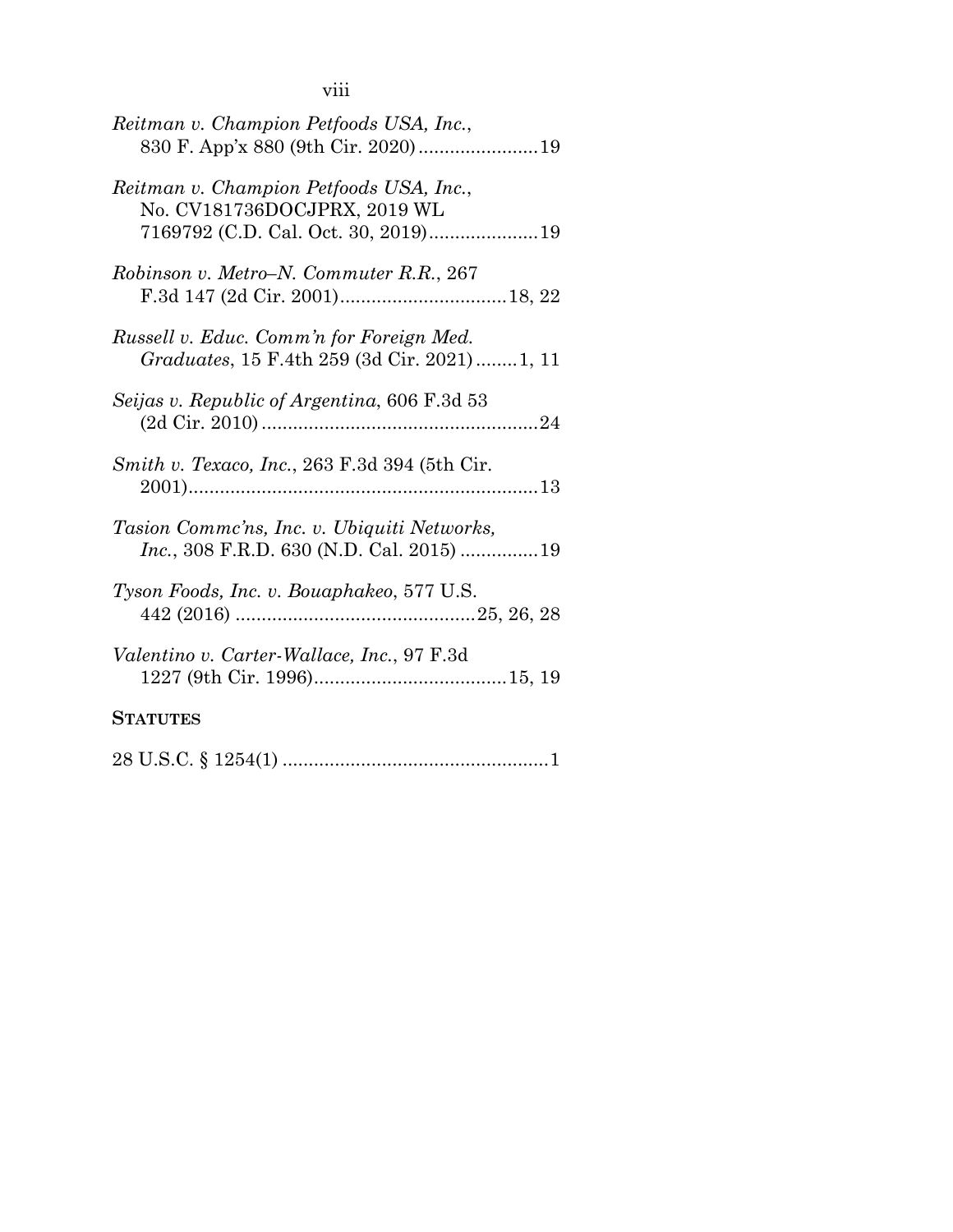# **RULES**

| Fed. R. Civ. P.                     |  |
|-------------------------------------|--|
|                                     |  |
|                                     |  |
|                                     |  |
|                                     |  |
|                                     |  |
|                                     |  |
|                                     |  |
|                                     |  |
|                                     |  |
|                                     |  |
|                                     |  |
|                                     |  |
|                                     |  |
|                                     |  |
| 23, Advisory Committee Notes 26, 27 |  |

# **OTHER AUTHORITIES**

| 2 W. Rubenstein, Newberg on Class Actions  |  |
|--------------------------------------------|--|
| Benjamin Kaplan, A Prefatory Note, 10 B.C. |  |
| Restatement (Second) of Torts              |  |
|                                            |  |
|                                            |  |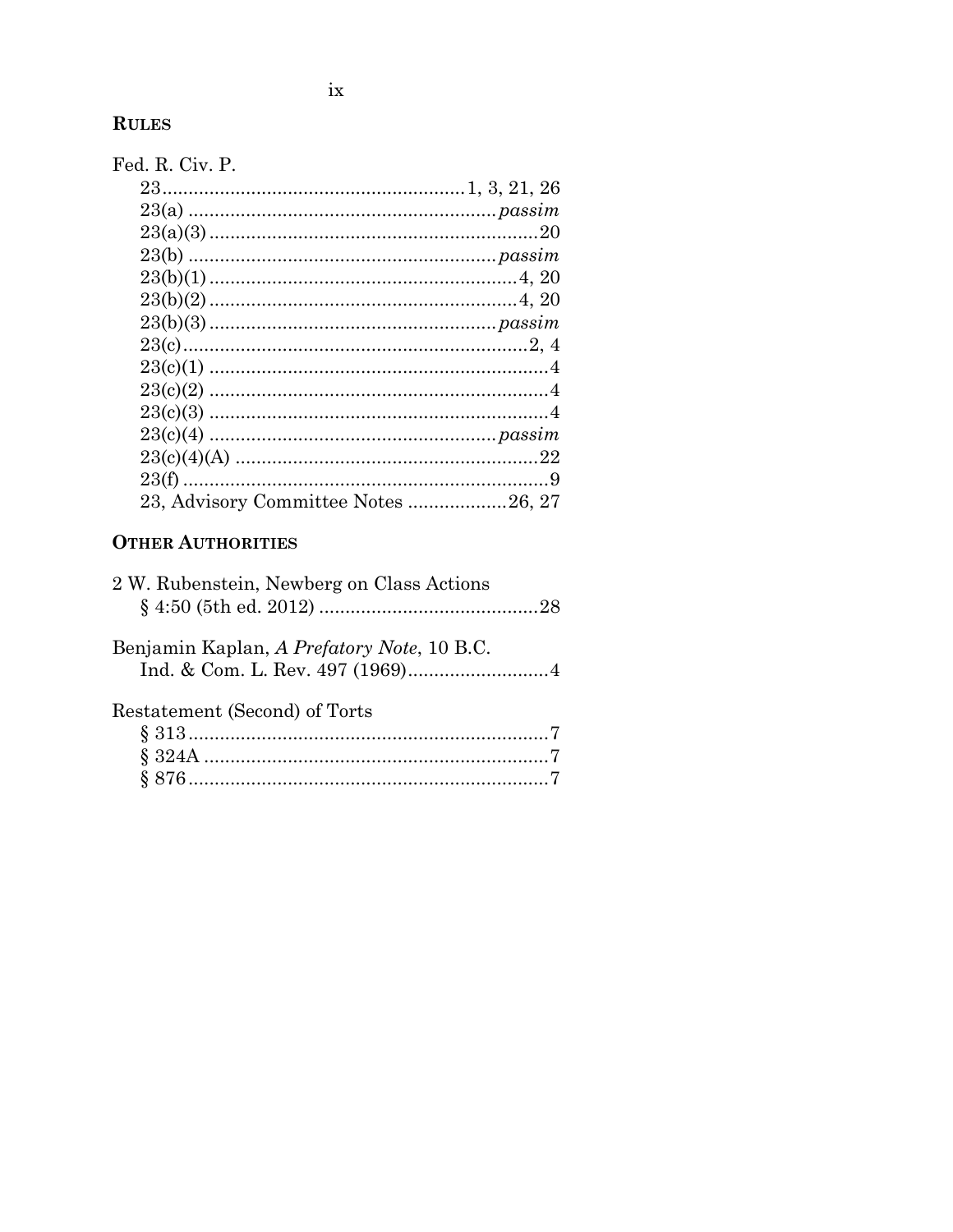Robert H. Klonoff, *The Decline of Class Actions*, 90 Wash. U.L. Rev. 729 (2013)...........[.11](#page-21-7)

x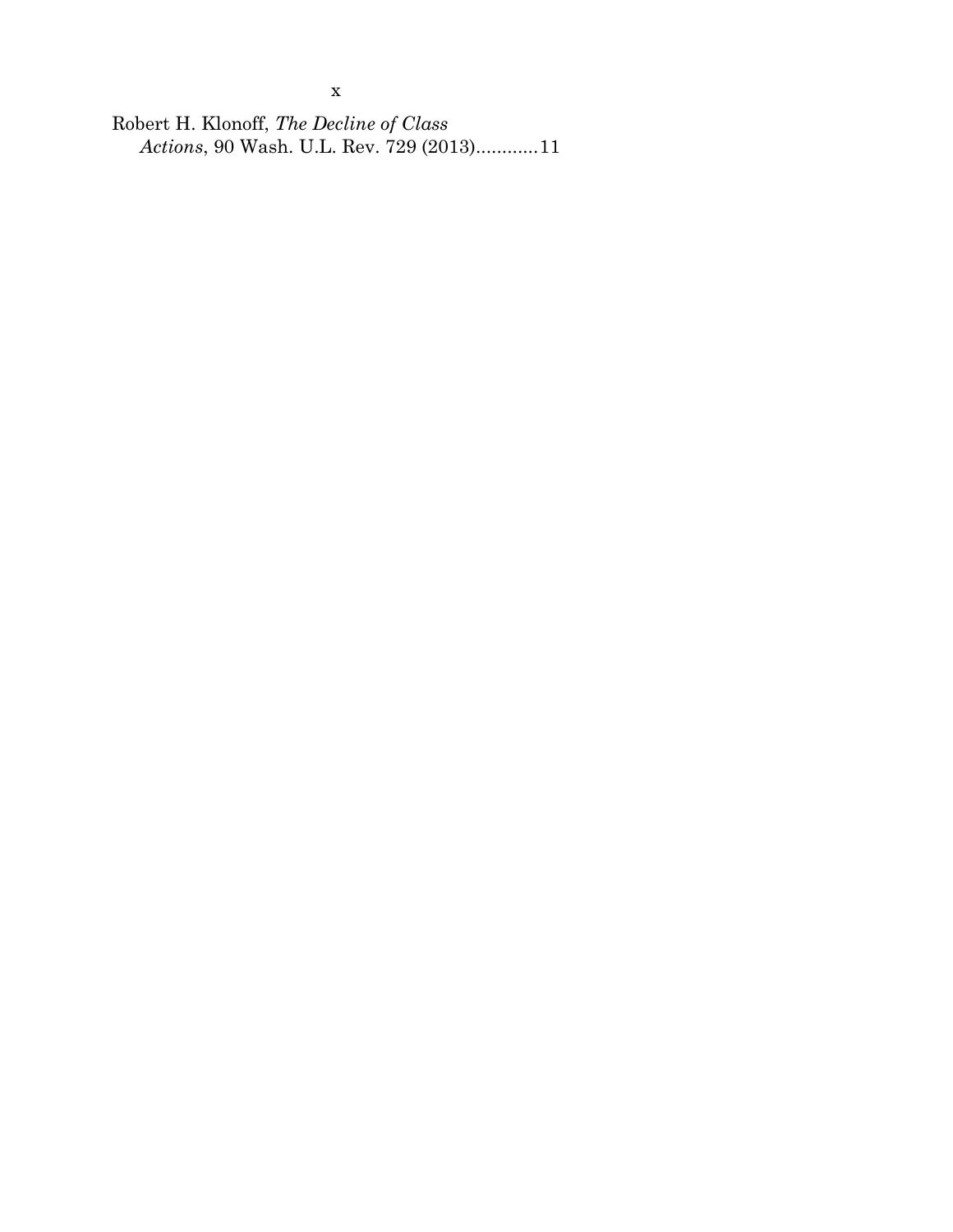### <span id="page-11-0"></span>**PETITION FOR A WRIT OF CERTIORARI**

Petitioner Educational Commission for Foreign Medical Graduates ("ECFMG") respectfully petitions for a writ of certiorari to review the judgment of the United States Court of Appeals for the Third Circuit.

#### <span id="page-11-4"></span>**OPINIONS AND ORDERS BELOW**

<span id="page-11-1"></span>The panel order vacating and remanding the district court's class certification order (App. 1a) is reported at 15 F.4th 259 (3d Cir. 2021). The order of the district court (App. 35a) and the opinion of the district court (App. 38a) are unreported.

### <span id="page-11-5"></span>**STATEMENT OF JURISDICTION**

<span id="page-11-2"></span>The court of appeals entered its judgment on September 24, 2021. App. 1a. The jurisdiction of this Court is invoked under 28 U.S.C. § 1254(1).

### <span id="page-11-3"></span>**CONSTITUTIONAL AND STATUTORY PROVISIONS INVOLVED**

<span id="page-11-6"></span>Rule 23 of the Federal Rules of Civil Procedure provides, in pertinent part:

> <span id="page-11-8"></span>(b) Types of Class Actions. A class action may be maintained if Rule 23(a) is satisfied and if:

> > <span id="page-11-7"></span>. . .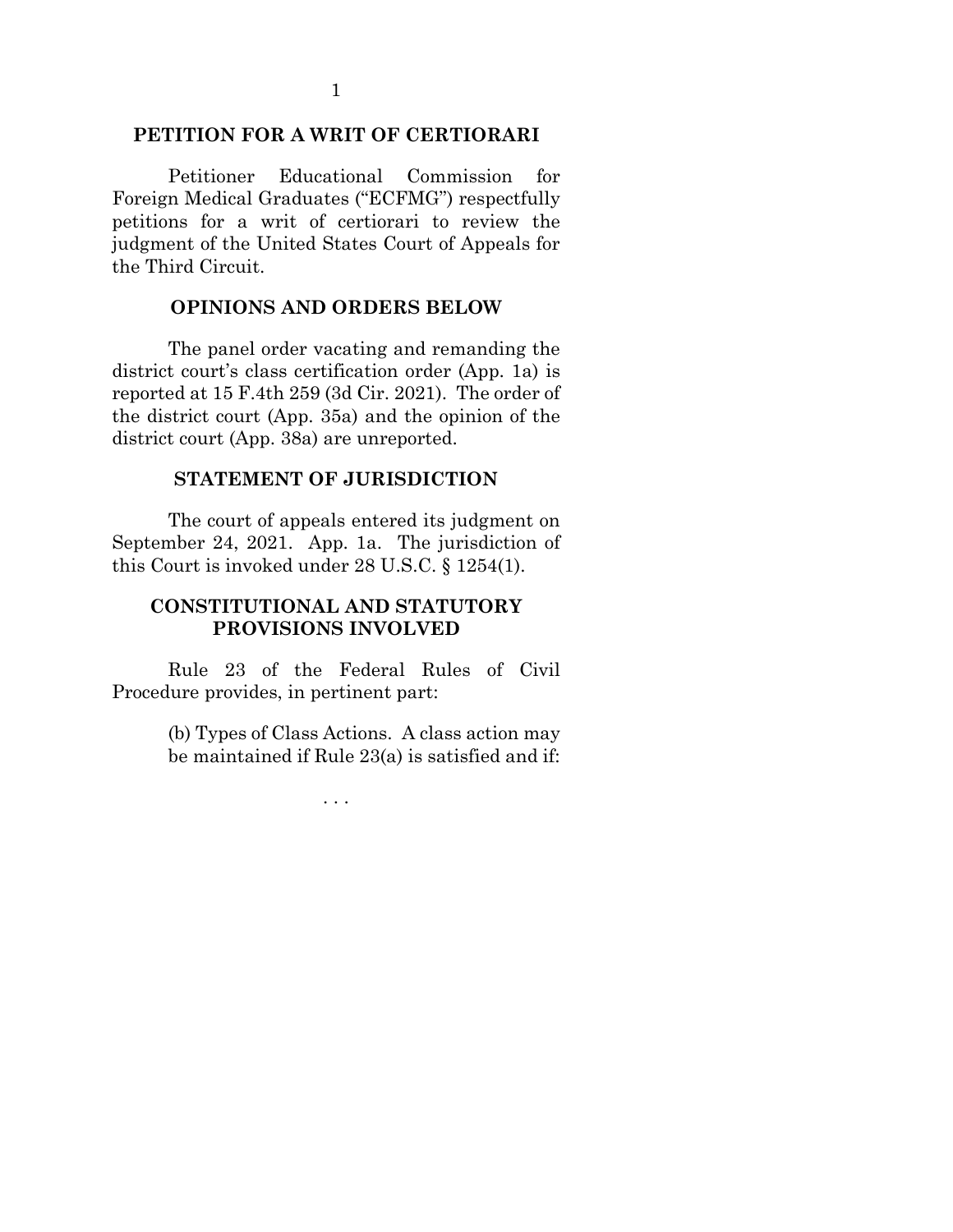<span id="page-12-0"></span>(3) the court finds that the questions of law or fact common to class members predominate over any questions affecting only individual members, and that a class action is superior to other available methods for fairly and efficiently adjudicating the controversy. . . .

<span id="page-12-1"></span>(c) Certification Order; Notice to Class Members; Judgment; Issues Classes; Subclasses.

. . .

<span id="page-12-2"></span>(4) Particular Issues. When appropriate, an action may be brought or maintained as a class action with respect to particular issues.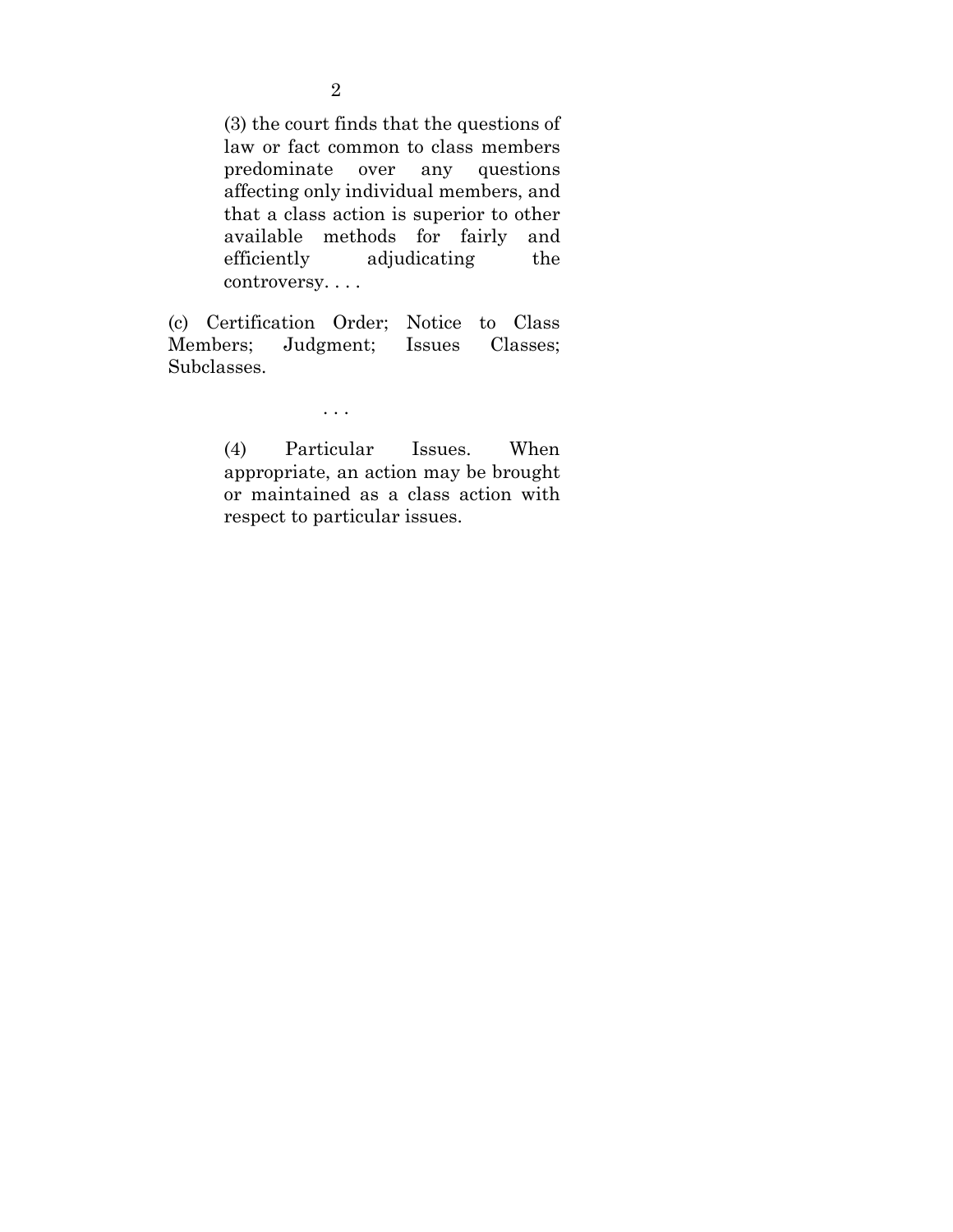#### **STATEMENT**

<span id="page-13-0"></span>The decision below deepens an entrenched circuit split regarding the interaction of Rule 23(b) and Rule 23(c)(4), specifically, whether Rule 23(c)(4) may be used to evade the requirements of Rule 23(b)(3) and certify classes that cannot satisfy Rule 23(b)(3)'s predominance requirement under the ordinary test.

Respondents asserted claims on behalf of a putative interstate class against ECFMG for negligent infliction of emotional distress. For these claims, individual questions—including causation and injury—predominate over any common questions.

Nonetheless, in the decision below, the Third Circuit held that predominance of the purportedly common issues—duty and breach—over the individual issues involved in the claims is not required for class certification under Rule 23(c)(4) and Rule 23(b)(3).

<span id="page-13-1"></span>1. Federal Rule of Civil Procedure 23 governs class certification. Class certification is permissible only if the party seeking certification satisfies both Rule 23(a) and one of the paragraphs of Rule 23(b).

Rule 23(a) provides that a class action must satisfy four requirements. The first two concern the proposed class action: (1) the class must be "so numerous that joinder of all members is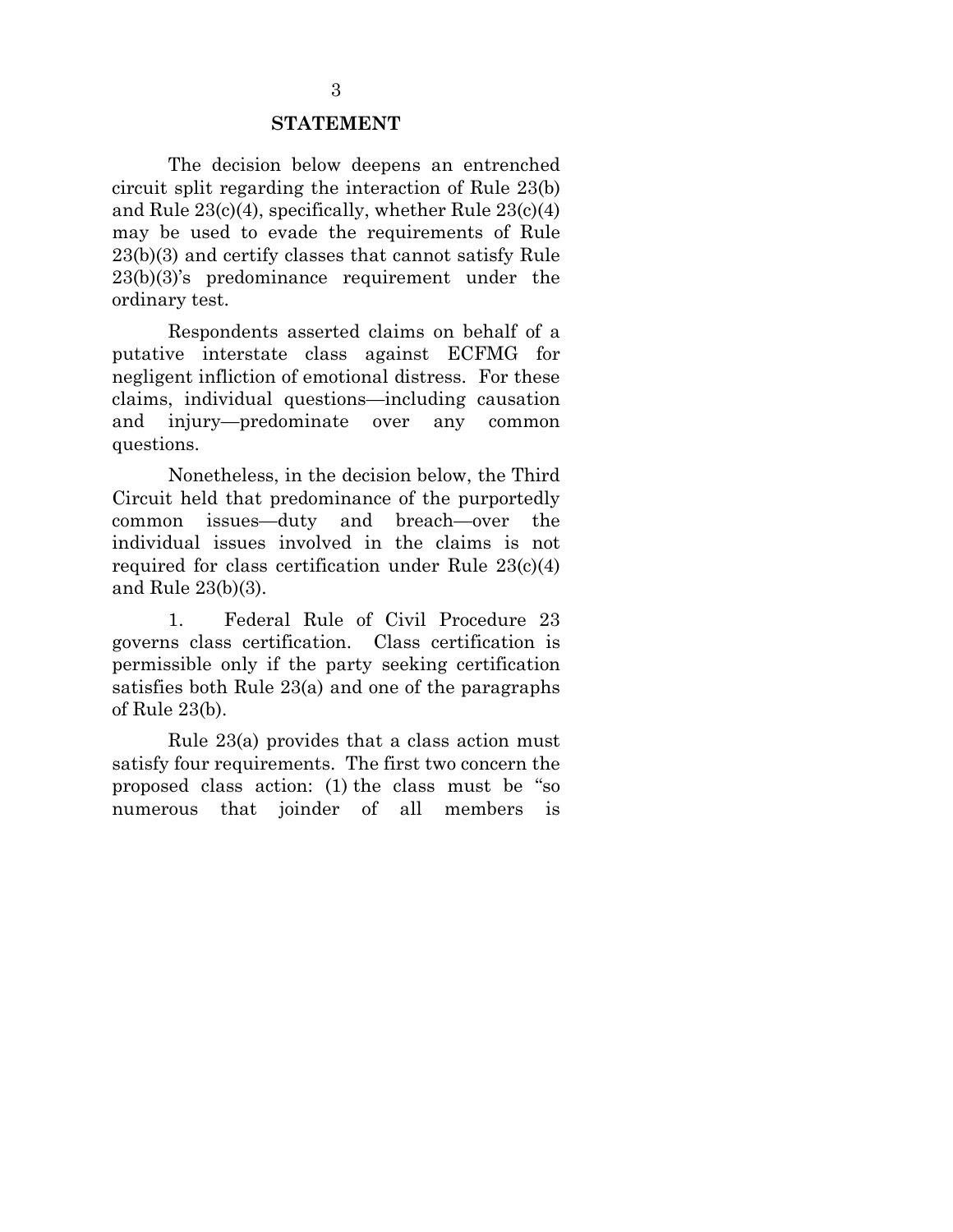impracticable," and (2) there must be "questions of law or fact common to the class." The third and fourth requirements concern the representative parties, who (3) must possess "claims or defenses" that "are typical of the claims or defenses of the class" and (4) must "fairly and adequately protect the interests of the class."

<span id="page-14-0"></span>Rule 23(b) creates three different types of class actions. This petition concerns the third type, a class action seeking damages under Rule 23(b)(3), "'the most adventuresome' innovation" in the 1966 class-action amendments. *Amchem Prods., Inc. v. Windsor*, 521 U.S. 591, 614–15 (1997) (quoting Benjamin Kaplan, *A Prefatory Note*, 10 B.C. Ind. & Com. L. Rev. 497, 497 (1969)).

<span id="page-14-6"></span>Certification under Rule 23(b)(3) requires a court to find both *predominance*—"that the questions of law or fact common to class members predominate over any questions affecting only individual members"—and *superiority*—"that a class action is superior to other available methods for fairly and efficiently adjudicating the controversy."

<span id="page-14-5"></span><span id="page-14-4"></span><span id="page-14-3"></span><span id="page-14-2"></span><span id="page-14-1"></span>Rule 23(c) governs various procedural aspects of the class action device and applies whether a class action is certified under Rule  $23(b)(1)$ ,  $(b)(2)$ , or (b)(3). Rule 23(c) prescribes the contents of the certification order (Rule  $23(c)(1)$ ), the form of notice and any opt-out required (Rule  $23(c)(2)$ ), and the form of judgment (Rule  $23(c)(3)$ ). This petition concerns Rule 23(c)(4), which provides—as Rule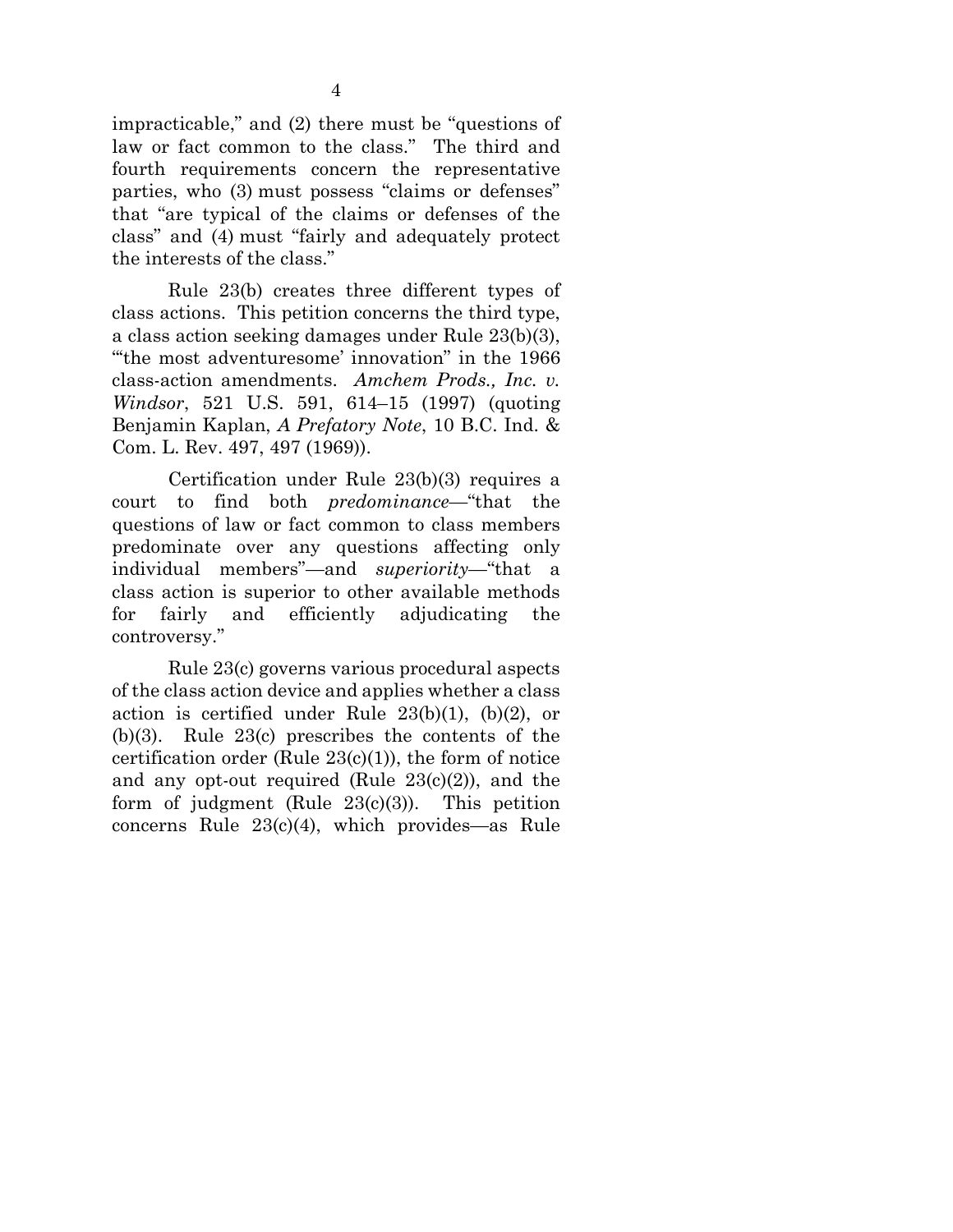23(b)(3) contemplates—that "[w]hen appropriate, an action may be brought or maintained as a class action with respect to particular issues."

2. Respondents—named plaintiffs Monique Russell, Jasmine Riggins, Elsa Powell, and Desire Evans—are former patients of a physician who was licensed to practice medicine by the State of Maryland in 2011, App. 9a, after completing a residency at Howard University Hospital. App. 41a.[1](#page-15-0) Respondents do not assert claims based on the quality of the medical care they received from their physician: he delivered respondents' children and successfully performed unplanned emergency cesarean-section surgery on Russell and Riggins. App. 10a.

Respondents instead claim that even if they received capable medical treatment, they suffered emotional distress upon learning that their physician—who they knew as "John Akoda"—used a false name and misused another's social security numbers in applying for his residency program and was truly named "Oluwafemi Charles Igberase." App. 6a, 9a, 10a.

<span id="page-15-0"></span><sup>&</sup>lt;sup>1</sup> The district court incorrectly states that the physician who treated respondents "was not a doctor at all." App. 38a. To the contrary, it is undisputed that the individual who treated respondents completed a residency program and was licensed to practice medicine. Respondents' claim is that he should not have been licensed, not that he was not licensed.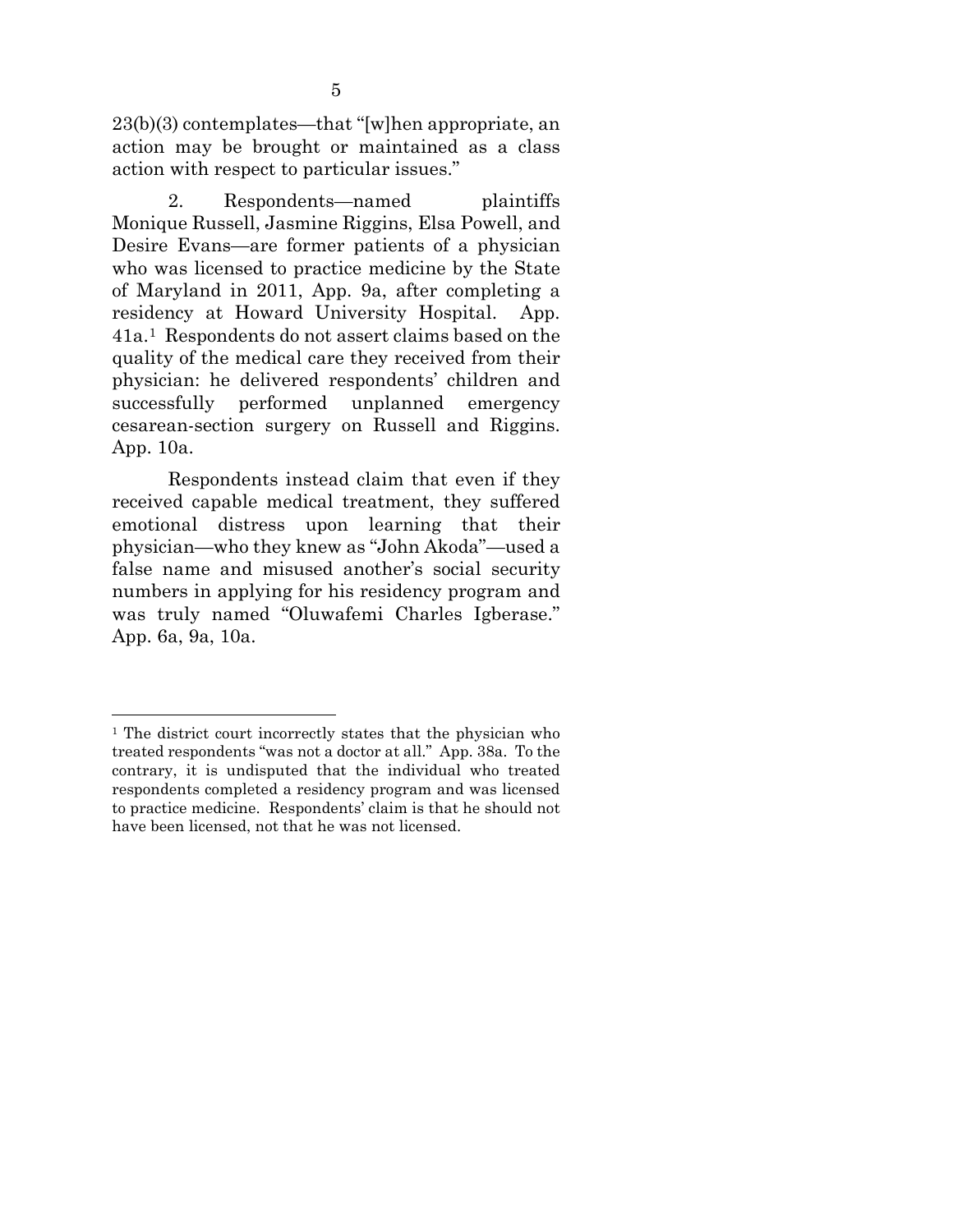Rather than suing Akoda, the hospitals that employed him, the state medical board that licensed him, or the residency program from which he graduated, respondents sued petitioner, Educational Commission for Foreign Medical Graduates, a non-profit organization based in Philadelphia that certifies international medical graduates as ready to enter post-graduate medical education in the United States by verifying (1) that a recognized foreign medical school has confirmed the authenticity of the graduate's medical school diploma and (2) that the graduate received passing grades on tests of medical knowledge and English proficiency. App. 39a.

Respondents contend that ECFMG should have performed further investigation, discovered Dr. Akoda's deception, and prevented him from treating patients. App. 9a. They claim to have suffered compensable emotional distress as a result of ECFMG's certification of Dr. Akoda.

3. Respondents sought certification under Rule 23(b)(3) of a class of "all patients examined and/or treated in any manner by Oluwafemi Charles Igberase (a/k/a Charles J. Akoda, M.D.)." App. 42a. They proposed two alternatives. They first sought certification of a class as to liability. *Id.* In the alternative, they sought certification of nine specific issues:

> (1) whether ECFMG undertook or otherwise owed a duty to class members who were patients of Igberase;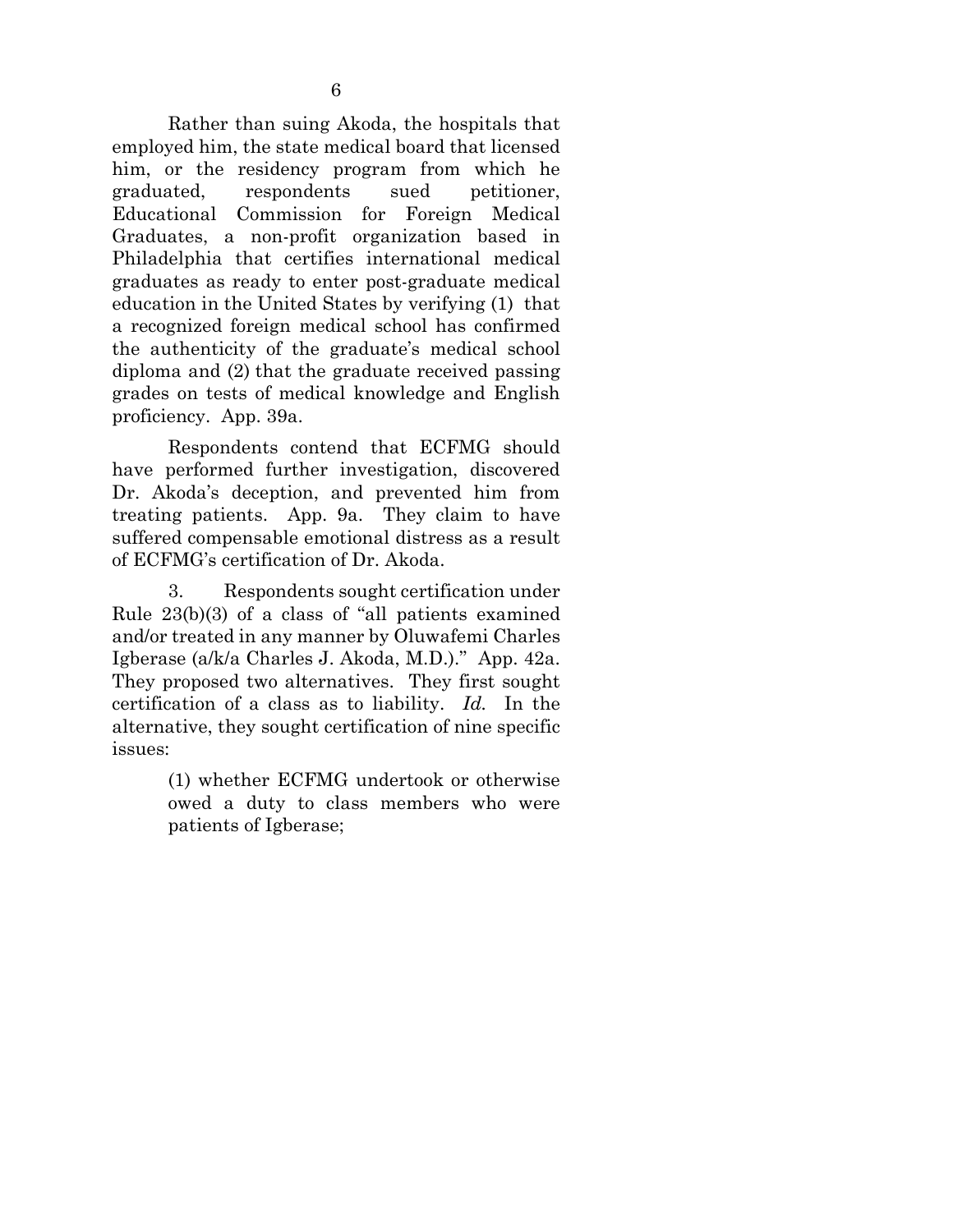(2) whether ECFMG breached its duty to class members;

(3) whether ECFMG undertook or otherwise owed a duty to hospitals and state medical boards, such that ECFMG may be held liable for foreseeable injuries to third persons such as class members pursuant to Restatement (Second) of Torts § 324A;

<span id="page-17-1"></span>(4) whether ECFMG breached its duty to hospitals and state medical boards;

(5) whether the emotional distress and other damages that Plaintiffs allege were a foreseeable result of ECFMG's conduct;

<span id="page-17-0"></span>(6) whether ECFMG's conduct involved an unusual risk of causing emotional distress to others under Restatement (Second) of Torts § 313;

<span id="page-17-2"></span>(7) whether ECFMG is subject to liability under Restatement (Second) of Torts § 876 for assisting Igberase in committing fraud;

(8) whether ECFMG knew or should have known that Akoda was, in fact, Igberase; and

(9) whether it was foreseeable that ECFMG's conduct could result in emotional distress experienced by class members

App. 42a-43a.

The district court first concluded that respondents satisfied the requirements of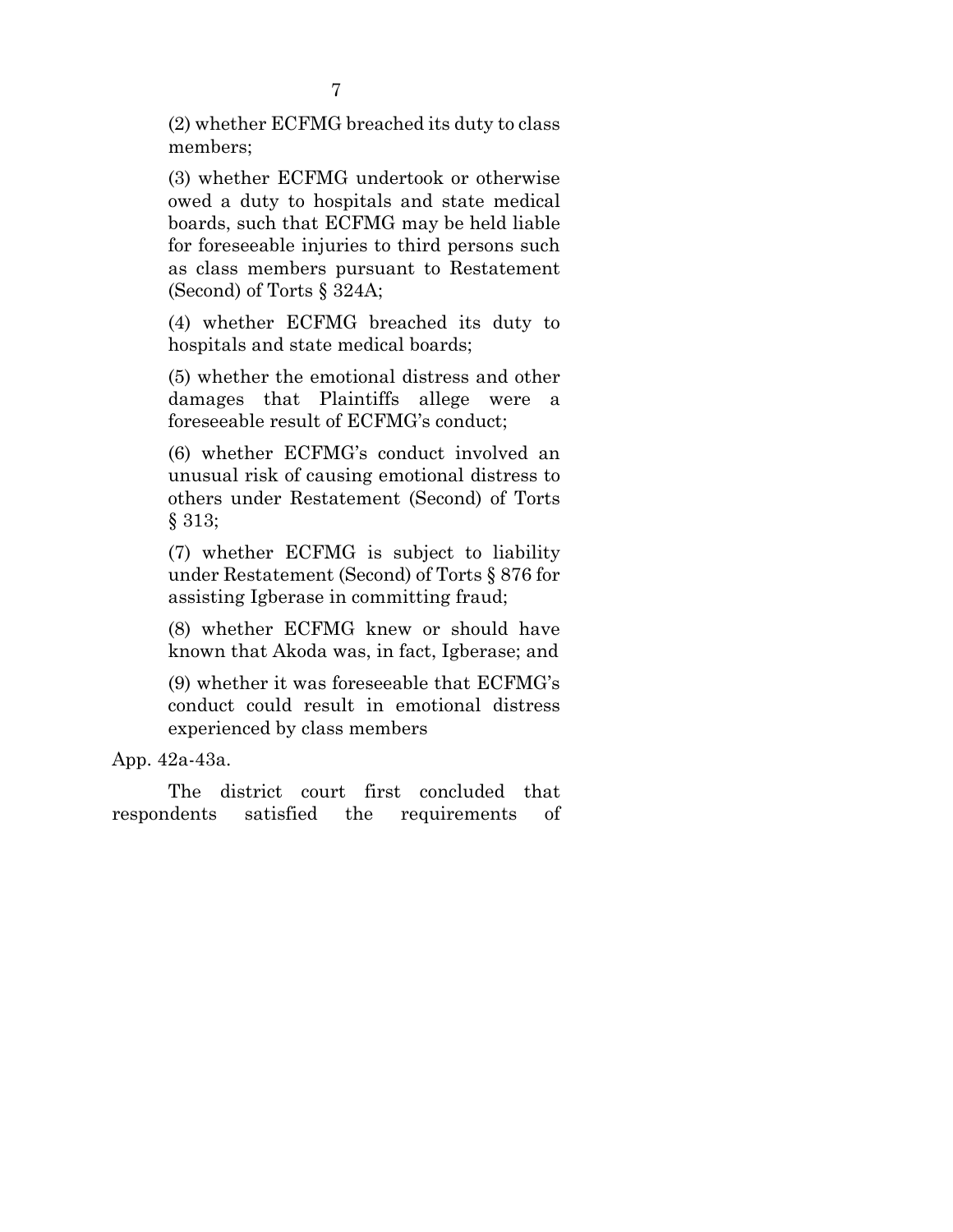<span id="page-18-0"></span>Rule 23(a). App. 50a-56a. Rather than proceeding to address Rule 23(b)(3), however, the district court held that because the plaintiffs sought certification of particular issues, it was unnecessary to consider Rule 23(b), and a court should only consider the "*Gates* factors" (the test applied only by the Third Circuit for whether certification is "appropriate" under Rule 23(c)(4)): "[T]he Court will consider Rule 23(a) and then turn to the Gates factors in conducting its analysis." App. 45a.

Recognizing that causation and damages are individual questions, the district court readily rejected the proposed liability class: "Given the individual nature of the causation and damages inquiry, the Court will not certify a class to tackle liability as a whole." App. 58a. "There would be little efficiency to be gained from such a certification because the evidence in the class action portion of the case would overlap with the evidence in the individual portion of the case." *Id.*

The district court agreed, however, to certify a class for the issues that "relate to whether ECFMG had a relevant legal duty and whether it breached that duty." App. 59a. It concluded that issue certification under Rule 23(c)(4) was "appropriate" based on the *Gates* factors. App. 59a-61a.

The district court's analysis covers only three paragraphs. It first states that "the questions of duty and breach favor issue certification because they are questions of law and/or fact common to all class members and subject to common proof." App.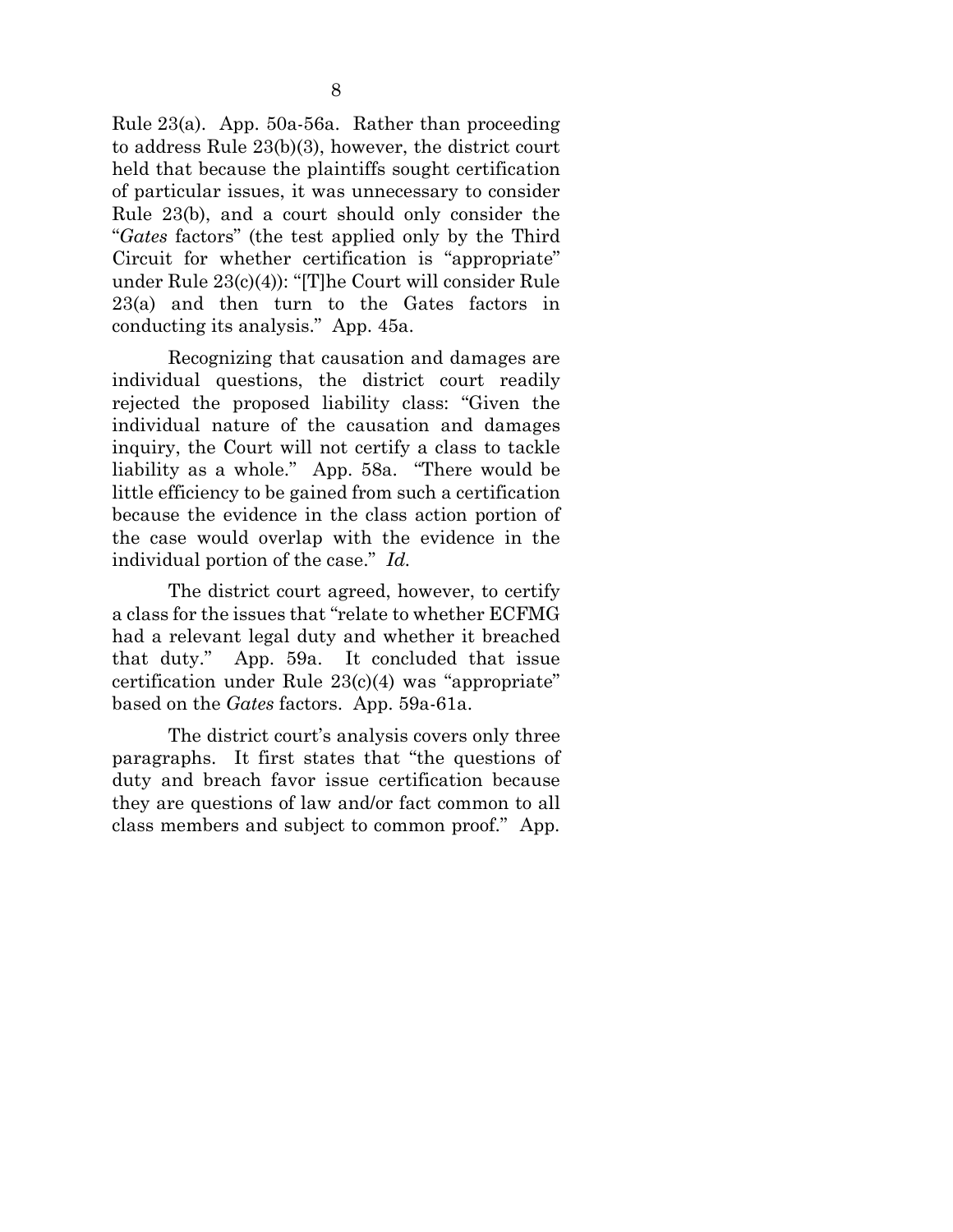59a. This essentially restates that a common issue has been identified. The district court next stated that certification would allow "a single trial with a single, preclusive determination," App. 60a, a truism about a class proceeding. And finally, the district court stated that "[p]artial certification will not damage any class member's statutory or constitutional rights." App. 60a.

The district court did not make any findings about superiority or predominance under Rule 23(b)(3).

<span id="page-19-0"></span>3. After the Third Circuit granted its Rule 23(f) petition, ECFMG briefed the merits of the appeal to the Third Circuit. Respondents did not cross-appeal. In addition to challenging the district court's analysis of the Rule 23(a) factors, App. 24a n.4, ECFMG raised two arguments relating to the district court's certification under Rule 23(c)(4). First, ECFMG argued that Rule 23(c)(4) is not an alternative means of class certification and that certification under Rule 23(b)(3) is unavailable unless the common questions predominate over the individual questions for a claim. App. 23a-24a. Second, in the alternative, ECFMG argued that the district court abused its discretion in applying the *Gates* factors and refusing to consider Rule 23(b). App. 24a. ECFMG requested that the Third Circuit render judgment that no class could be certified.

The Third Circuit, in an opinion written by Judge Restrepo, rejected ECFMG's primary argument about the interaction of Rule 23(b)(3) and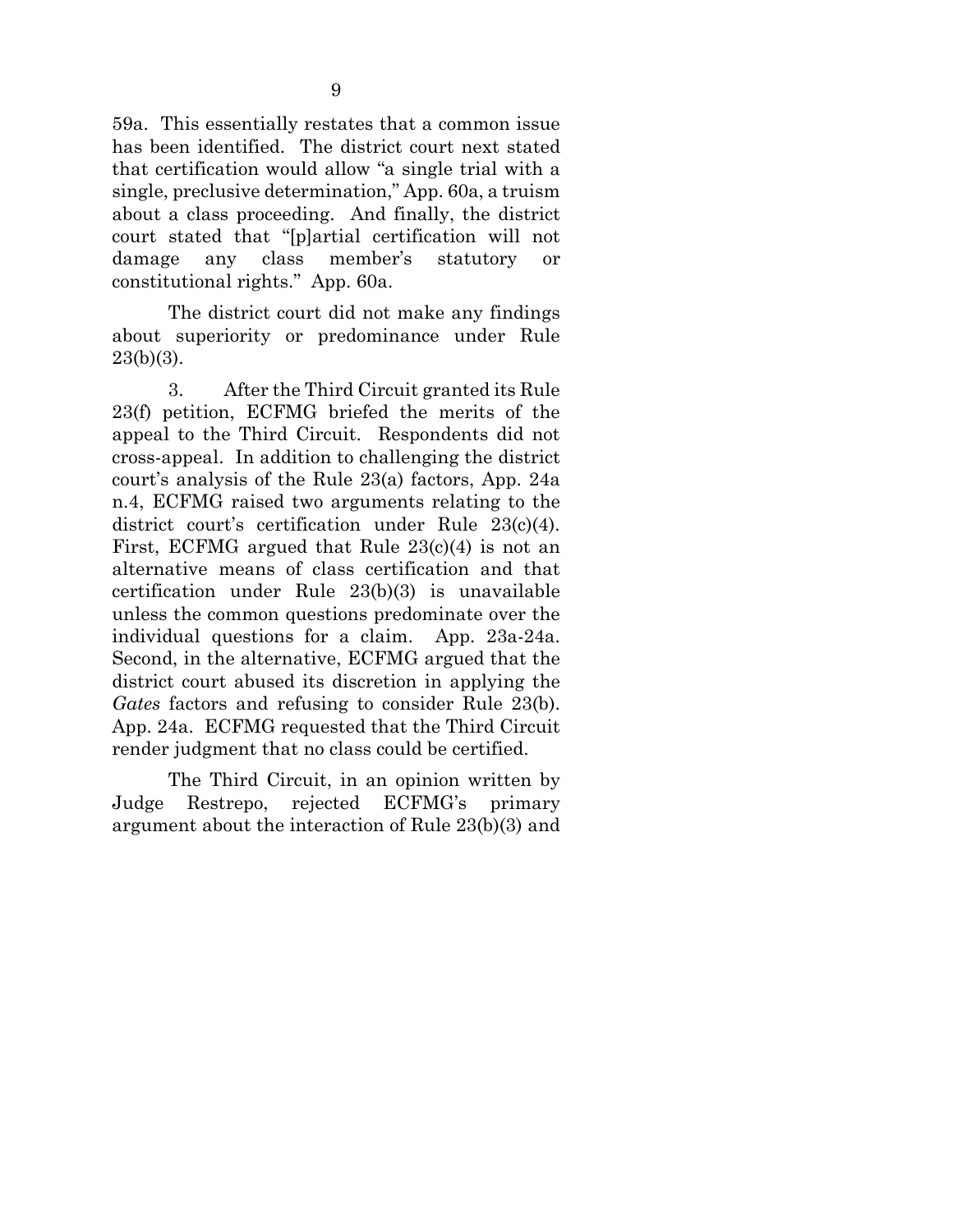Rule 23(c)(4) (which would have led to rendition of a judgment that no class certification was permissible). The opinion holds that *Gates* (and Rule  $23(c)(4)$  "permit [s] the certification of issues that do not resolve liability." App. 20a. Put bluntly, "Rule 23(c)(4) can be used even though full Rule 23(b)(3) certification is not possible due to the predominance infirmities." App. 28a-29a.

The Third Circuit agreed, however, that the district court erred because it "did not determine whether the duty and breach elements of Plaintiffs' claim satisfied Rule 23(b)(3)." App. 23a. And the district court "failed to rigorously consider several *Gates* factors." App. 25a. As a result, it vacated the class certification and remanded to the district court. App. 32a.

ECFMG respectfully now petitions this Court for certiorari.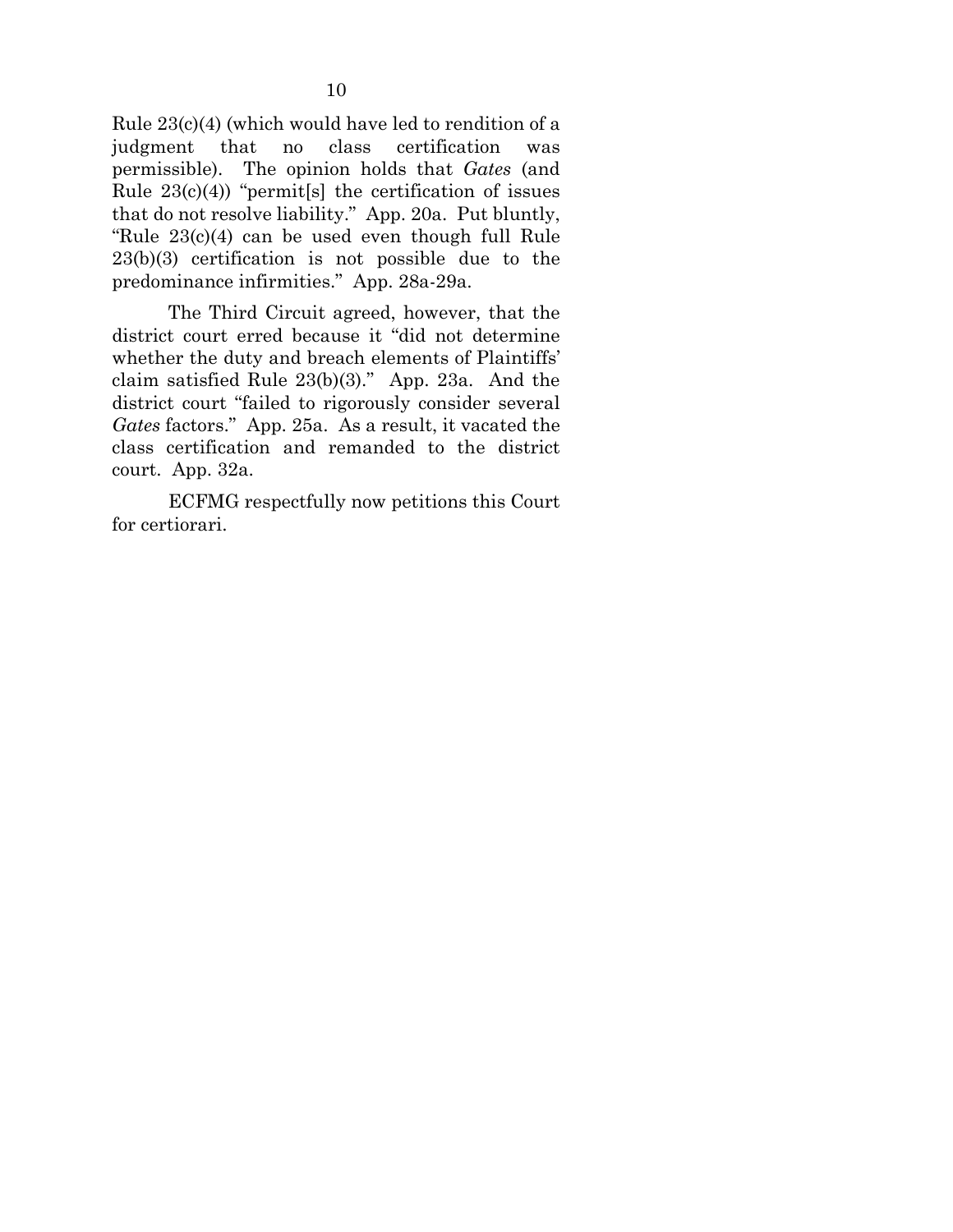### <span id="page-21-0"></span>**REASONS FOR GRANTING THE PETITION**

## <span id="page-21-1"></span>**I. The Decision Below Deepens an Entrenched, Acknowledged Circuit Split Regarding the Interaction of Rule 23(c)(4) and Rule 23(b)(3).**

<span id="page-21-6"></span><span id="page-21-5"></span><span id="page-21-4"></span><span id="page-21-3"></span><span id="page-21-2"></span>The courts of appeals are sharply divided on the interaction of Rule  $23(c)(4)$  and Rule  $23(b)(3)$ . The split has persisted for more than a quarter century and been acknowledged by numerous decisions. *See*, *e.g., In re Nassau Cnty. Strip Search Cases*, 461 F.3d 219, 226 (2d Cir. 2006); *Russell v. Educ. Comm'n for Foreign Med. Graduates*, 15 F.4th 259, 273 (3d Cir. 2021); *Gunnells v. Healthplan Servs., Inc.*, 348 F.3d 417, 444 (4th Cir. 2003); *Martin v. Behr Dayton Thermal Prods. LLC*, 896 F.3d 405, 411 (6th Cir. 2018); *In re St. Jude Med., Inc.*, 522 F.3d 836, 841 (8th Cir. 2008). Commentators, too, have discussed this split for years. *See*, *e.g.*, Robert H. Klonoff, *The Decline of Class Actions*, 90 Wash. U.L. Rev. 729, 807-15 (2013) ("[Rule  $23(c)(4)$ ] has created significant conflict and confusion among the courts[.]"). This Court's guidance on this complicated and important question of class action jurisprudence is long overdue.

<span id="page-21-7"></span>At a high level, the split concerns whether Rule 23(c)(4) may be used to certify a class action under Rule 23(b)(3) when common issues do not predominate over individual issues. The Fifth Circuit and (it appears) the Eighth Circuit hold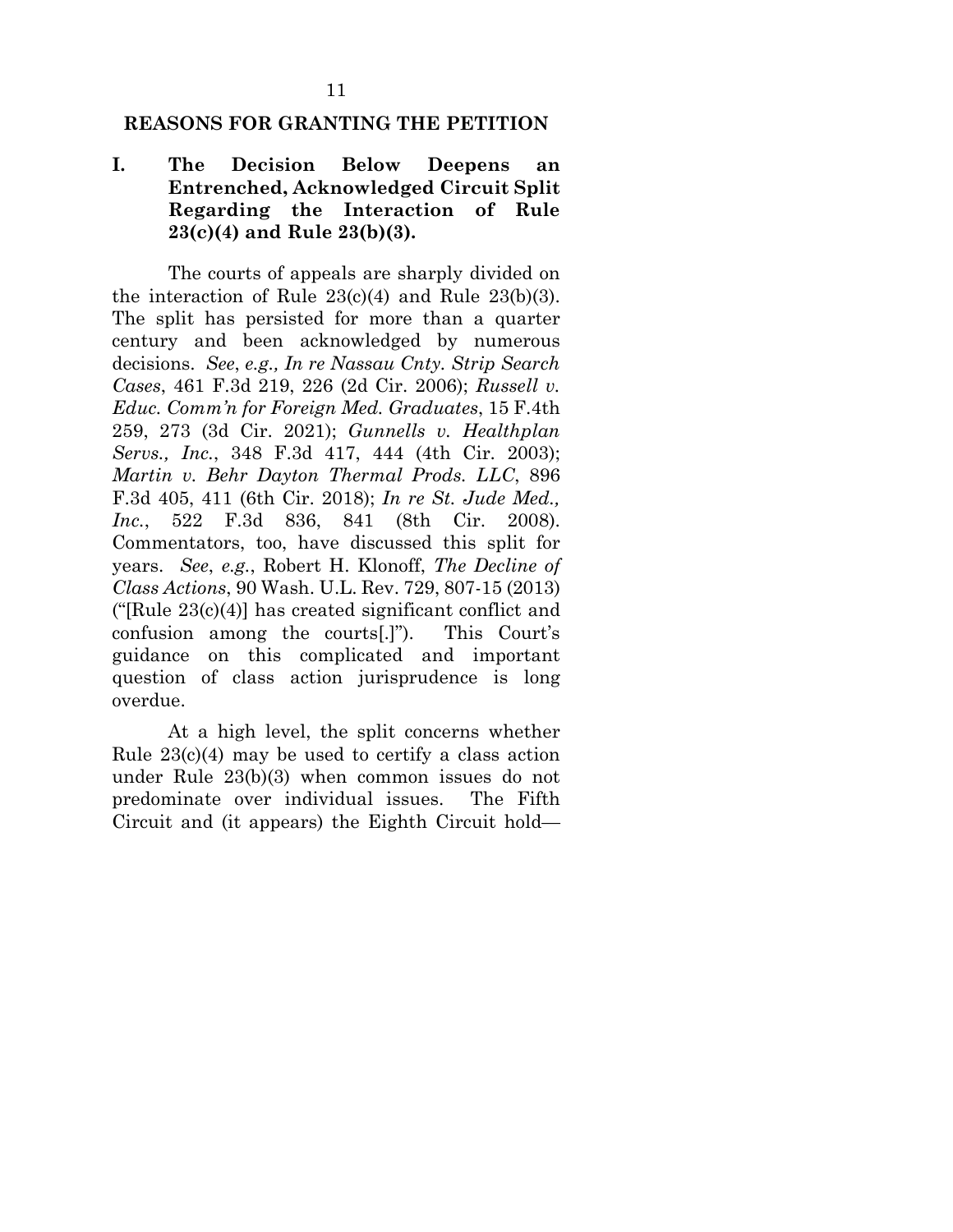correctly, in petitioner's view—that certification under Rule 23(b)(3) always requires predominance to be satisfied for a cause of action as a whole.

The Second, Third, Sixth, and Ninth Circuits hold instead that if a court certifies common issues for class treatment under Rule 23(c)(4), then a class may be certified under Rule 23(b)(3), even when the (uncertified) individual questions predominate over the (certified) common questions.

Even within the plurality, however, there is significant division over both (1) when it is "appropriate" to certify issues under Rule  $23(c)(4)$ ; and (2) how (and whether) the subsequent Rule 23(b)(3) inquiry should be conducted.

This Court's intervention is required to provide much needed guidance on the proper interaction between Rule 23(b)(3) and Rule 23(c)(4).

## <span id="page-22-0"></span>**A. The Fifth and Eighth Circuits Hold That Rule 23(c)(4) Cannot Be Used to Evade the Requirements of Rule 23(b)(3).**

<span id="page-22-1"></span>The Fifth Circuit has rejected "the nimble use of subdivision (c)(4)" to "manufacture predominance" by first limiting the case to common issues and then applying Rule 23(b)(3). *Castano v. Am. Tobacco Co.*, 84 F.3d 734, 745 n.21 (5th Cir. 1996). Instead, the Fifth Circuit holds, a "cause of action, as a whole, must satisfy the predominance requirement of (b)(3)." *Id.*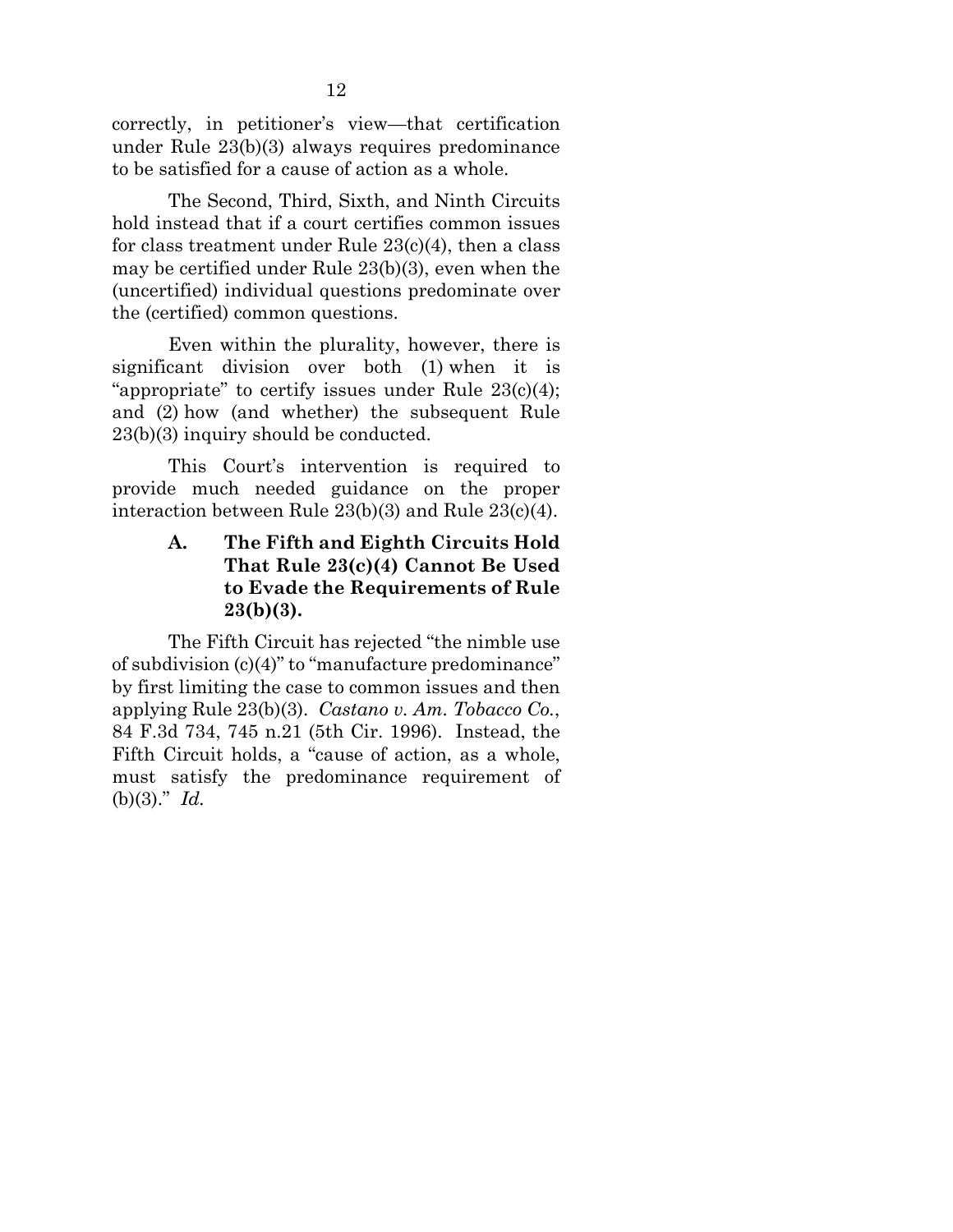If the common issues predominate over the individual issues, Rule 23(c)(4) then "allows courts to sever the common issues for a class trial." *Id.*

<span id="page-23-1"></span>The alternative—"[r]eading Rule  $23(c)(4)$  as allowing a court to sever issues until the remaining common issue predominates over the remaining individual issues"—"would eviscerate the predominance requirement of Rule 23(b)(3)" and effectively allow "automatic certification in every case where there is a common issue, a result that could not have been intended." *Id.*

<span id="page-23-4"></span><span id="page-23-2"></span>The Fifth Circuit remains steadfast in its interpretation of the interaction between Rule 23(b)(3) and Rule 23(c)(4). *See Corley v. Orangefield Indep. Sch. Dist.*, 152 F. App'x 350, 355 (5th Cir. 2005) (applying *Castano* to hold that "plaintiffs must first show that the cause of action, taken as whole, satisfies the predominance requirement of Rule 23(b)(3)"); *Smith v. Texaco, Inc.*, 263 F.3d 394, 409– 10 (5th Cir. 2001) (applying *Castano* to hold that "the cause of action, as a whole, must satisfy Rule 23(b)(3)'s predominance requirement"), *opinion withdrawn, cause dismissed*, 281 F.3d 477 (5th Cir. 2002); *Allison v. Citgo Petroleum Corp.*, 151 F.3d 402, 421–22 (5th Cir. 1998) (applying *Castano* and declining to certify the first stage of a pattern or practice claim).

<span id="page-23-3"></span><span id="page-23-0"></span>The Eighth Circuit appears also to hold that class certification requires satisfying Rule 23(b)(3)'s predominance requirement for the cause of action as a whole, regardless of Rule 23(c)(4). In *Ebert v.*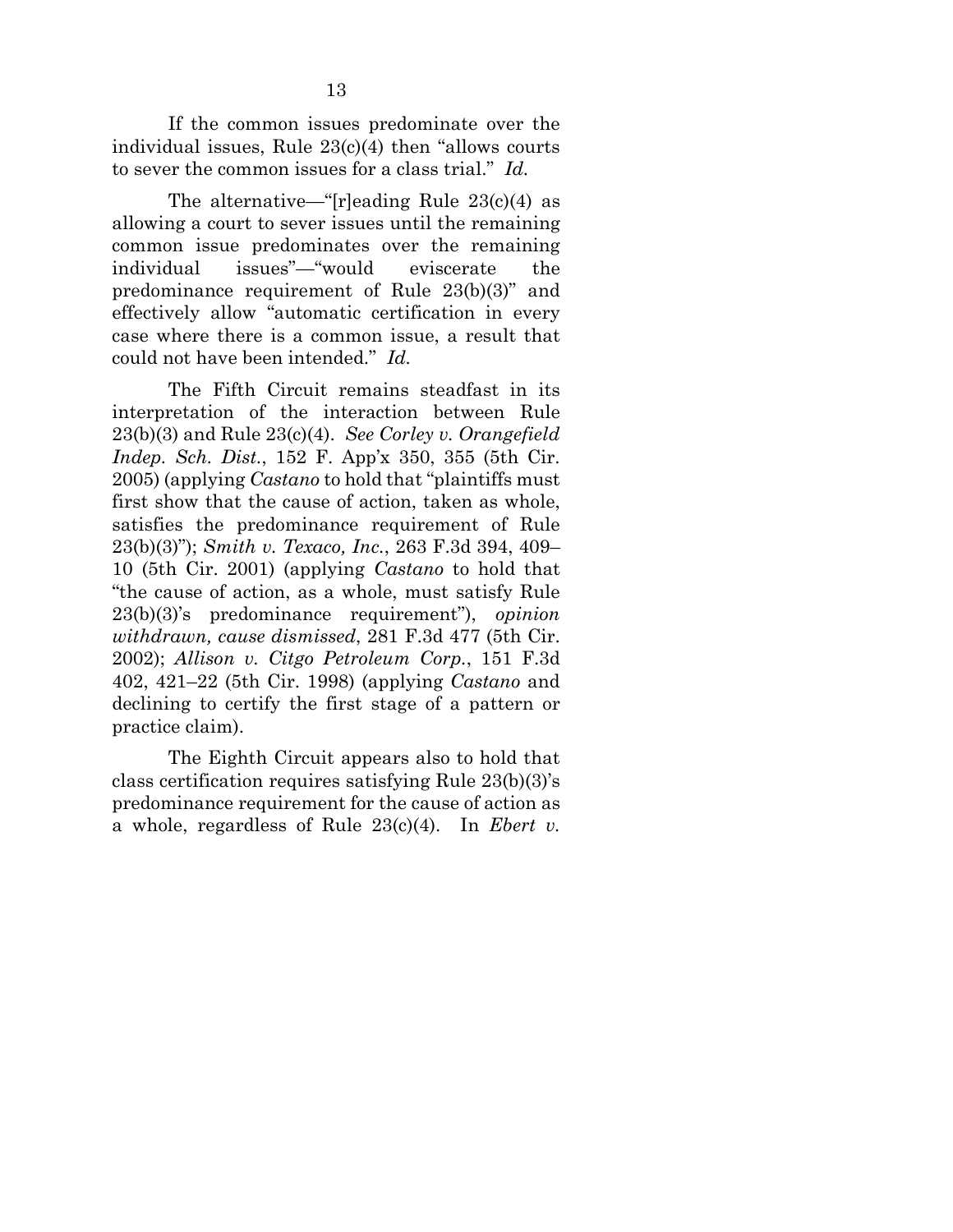<span id="page-24-0"></span>*General Mills, Inc.*, the Eighth Circuit reversed an order certifying the issue of liability under Rule 23(c)(4) in an environmental contamination lawsuit. 823 F.3d 472 (8th Cir. 2016). It held that the district court erred in its "deliberate limiting of issues": "[B]y bifurcating the case and narrowing the question for which certification was sought, the district court limited the issues and essentially manufactured a case that would satisfy the Rule 23(b)(3) predominance inquiry." *Id.* at 479. Considering the cause of action as a whole, the Eighth Circuit held that "[a]lthough there may be common matters in this litigation that can be decided on a class-wide basis," the matter is "unsuitable for class certification under Rule 23(b)(3)" because "individual issues predominate the analysis of causation and damages." *Id.* at 480.

<span id="page-24-2"></span>Although *Ebert* does not cite Rule 23(c)(4) directly, the analysis cites *In re St. Jude Medical, Inc.*, which notes the conflict regarding issue certification under Rule 23(c)(4). *See Ebert*, 823 F.3d at 480 (citing 522 F.3d at 841 (discussing "issue certification under Rule 23(c)(4)")). And at least one district court has recognized that *Ebert* bears on certification under Rule 23(c)(4). *See In re Nat'l Hockey League Players' Concussion Inj. Litig.*, 327 F.R.D. 245, 257 (D. Minn. 2018) (citing *Ebert* in rejecting certification under Rule 23(c)(4)).

<span id="page-24-1"></span>Although perhaps not conclusive as to the Eighth Circuit's view, *Ebert* provides a strong indication that the Eighth Circuit shares the Fifth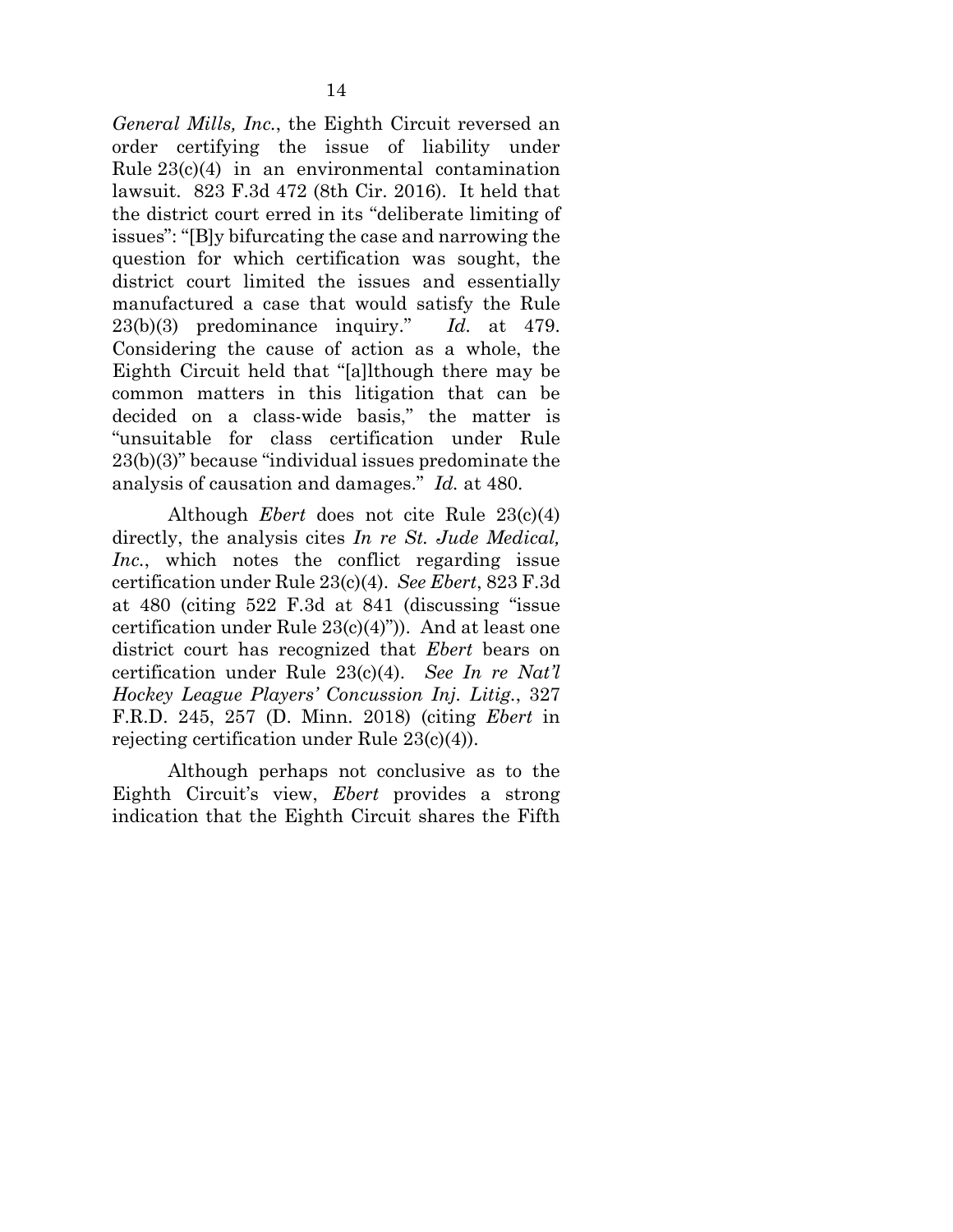<span id="page-25-0"></span>Circuit's refusal to permit Rule 23(c)(4) to be used to evade Rule 23(b)(3).

# **B. A Plurality of Circuits Allow Class Certification Even When Common Issues Do Not Predominate Over Individual Issues.**

In contrast, the Second, Third, Sixth, and Ninth Circuits hold that Rule 23(c)(4) allows issues to be certified for class treatment under Rule 23(b)(3), even when common issues do not predominate for the claim as a whole: "[W]e hold that a court may employ subsection  $(c)(4)$  to certify a class as to liability [under Rule 23(b)(3)] regardless of whether the claim as a whole satisfies Rule 23(b)(3)'s predominance requirement." *Nassau Cnty.*, 461 F.3d at 227; *accord* App. 23a ("[The Third Circuit] does not require Plaintiffs seeking issueclass certification to prove that their cause of action as a whole satisfies a subsection of Rule 23(b)[.]"); *Valentino v. Carter-Wallace, Inc.*, 97 F.3d 1227, 1234 (9th Cir. 1996) (issue certification permitted "[e]ven if the common questions do not predominate over the individual questions").

<span id="page-25-1"></span>In these circuits, when a party seeking certification (ordinarily, the plaintiff) invokes Rule 23(c)(4), the district court must consider whether the common issues are "appropriate" for class certification.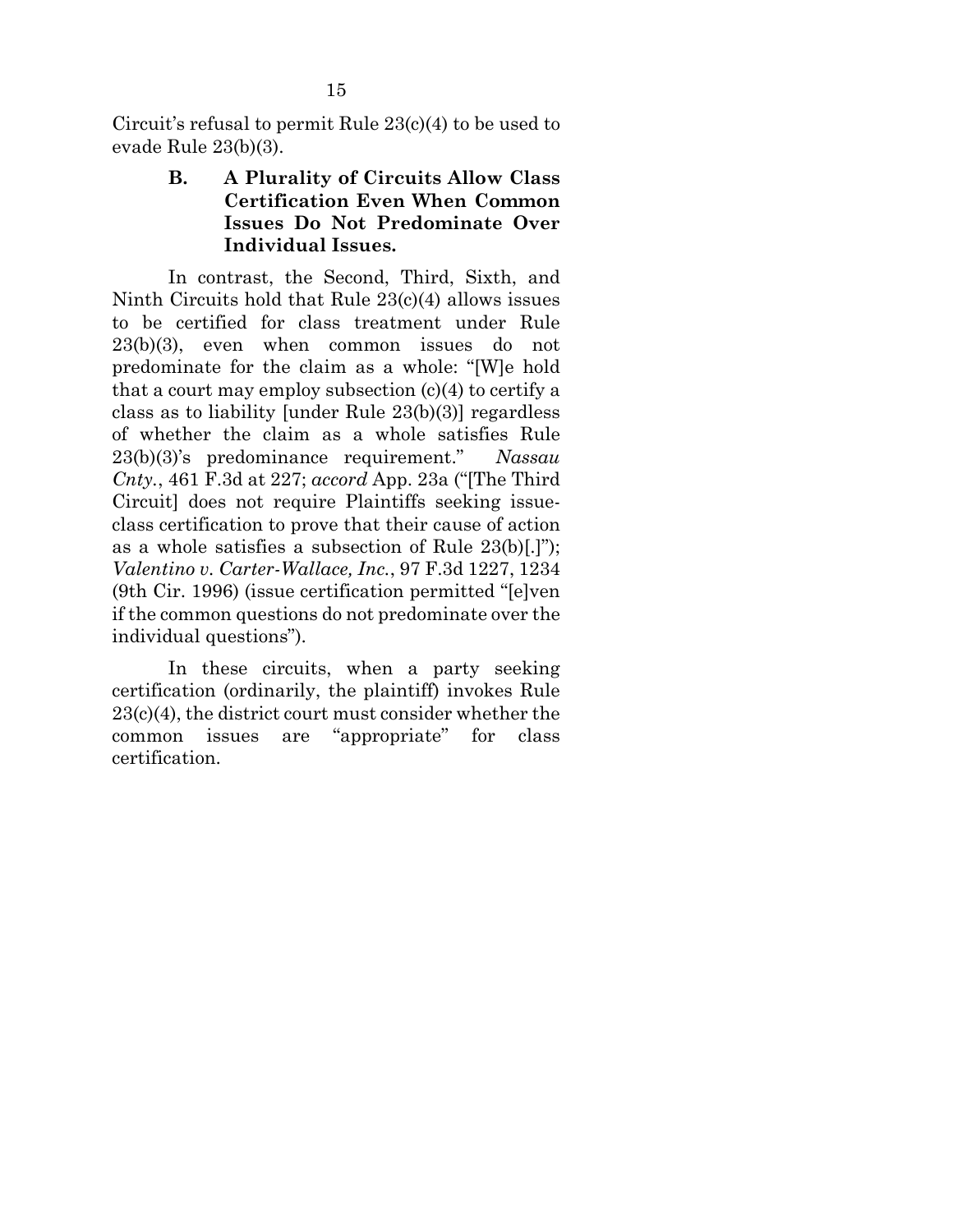If so, only these certified issues (the common issues<sup>2</sup>) are considered during any Rule  $23(b)(3)$ predominance analysis. *See Nassau Cnty.*, 461 F.3d at 221 ("[A] court must first identify the issues potentially appropriate for certification and . . . then apply the other provisions of the rule, i.e., subsection (b)(3) and its predominance analysis[.]" (internal quotation marks and citation omitted)); App. 24a ("Plaintiffs [must] demonstrate that the issues they seek to certify satisfy one of Rule 23(b)'s subsections."); *Martin*, 896 F.3d at 411 (directing lower courts to "apply the Rule 23(b)(3) predominance and superiority prongs after common issues have been identified for class treatment under Rule  $23(c)(4)$ "). The issues not identified as "appropriate" for certification are ignored, and no comparison of the individual and common issues occurs.

In these circuits, then, when Rule  $23(c)(4)$  is cited, the focus of the class certification inquiry has shifted from Rule 23(b)(3)'s requirements to whether certification is "appropriate" under Rule 23(c)(4).

<span id="page-26-0"></span><sup>2</sup> This assumes that the movant has successfully identified common issues. In this case, ECFMG denies that the certified issues of breach and duty are truly common and is opposing class certification on remand on this basis. For purposes of this petition, ECFMG assumes that the certified issues on which certification is sought—breach and duty—are "common" and would, if considered without reference to the uncertified issues, satisfy Rule 23(b)(3).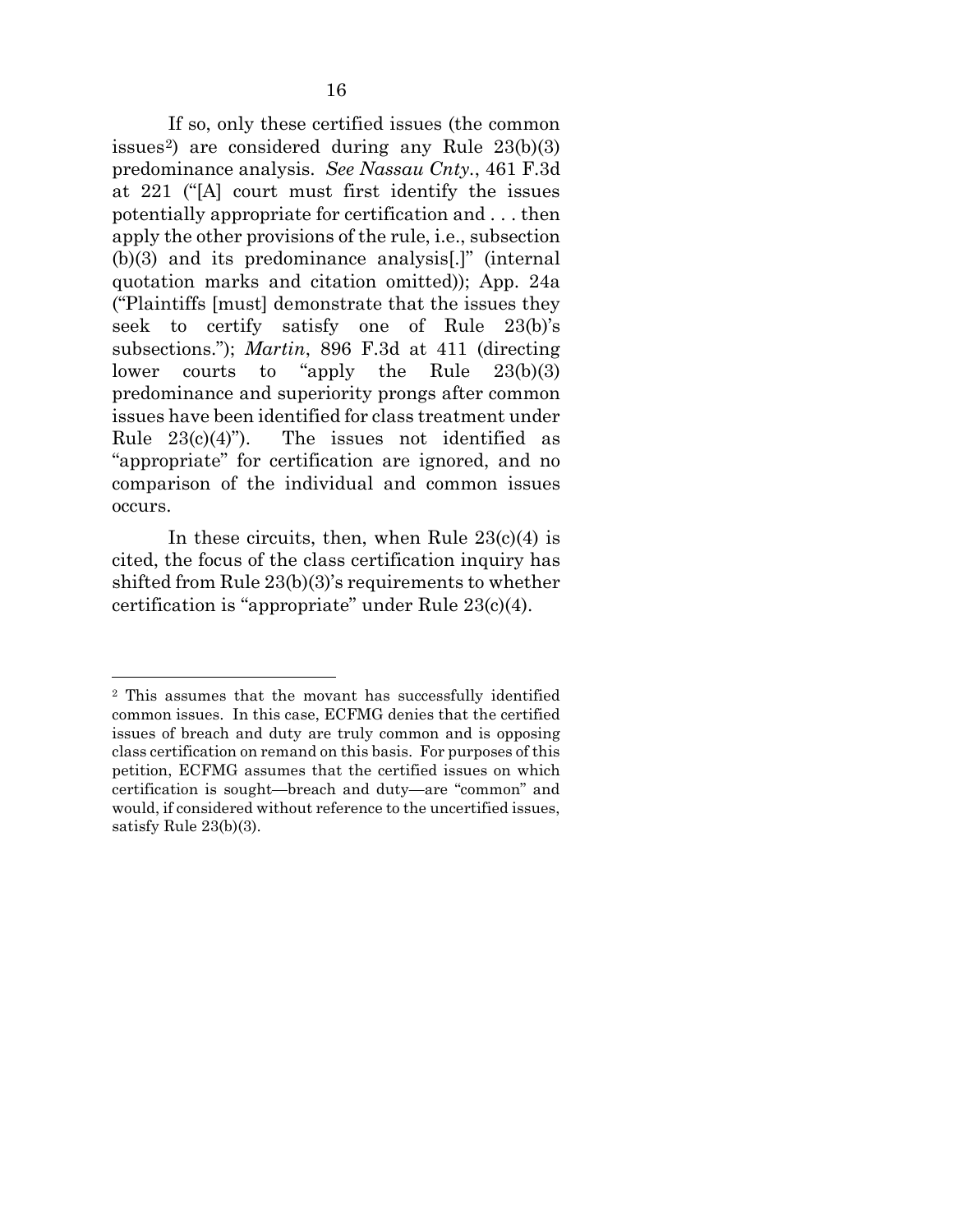But although the circuits agree on this approach at a high level, within the plurality, there is significant disagreement, both about (1) when issue certification is "appropriate"; and (2) how issue certification affects the Rule 23(b)(3) inquiry. Indeed, it appears that no two circuits apply precisely the same the test in all respects.

> <span id="page-27-0"></span>**1. Within the plurality, the circuits disagree about the test for when issue certification is "appropriate."**

<span id="page-27-2"></span>The Sixth and Ninth Circuits hold that certification of an issue class is "appropriate" (and thus permissible under Rule 23(c)(4)) when it would "materially advanc[e] the disposition of the litigation as a whole." *Rahman v. Mott's LLP*, 693 F. App'x 578, 579 (9th Cir. 2017); *see also D.C. by & through Garter v. County of San Diego*, 783 F. App'x 766, 767 (9th Cir. 2019), *cert. denied sub nom. D. C. by & through Garter v. San Diego County*, 141 S. Ct. 255 (2020) ("significantly advance the resolution of the underlying case"); *Martin*, 896 F.3d at 416 ("materially advance the litigation").

<span id="page-27-1"></span>The Second Circuit appears to agree: "Certifying, for example, the issue of defendants' scheme to defraud, would not materially advance the litigation[.]" *McLaughlin v. Am. Tobacco Co.*, 522 F.3d 215, 234 (2d Cir. 2008), *abrogated on other grounds*, *Bridge v. Phx. Bond & Indem. Co.*, 553 U.S.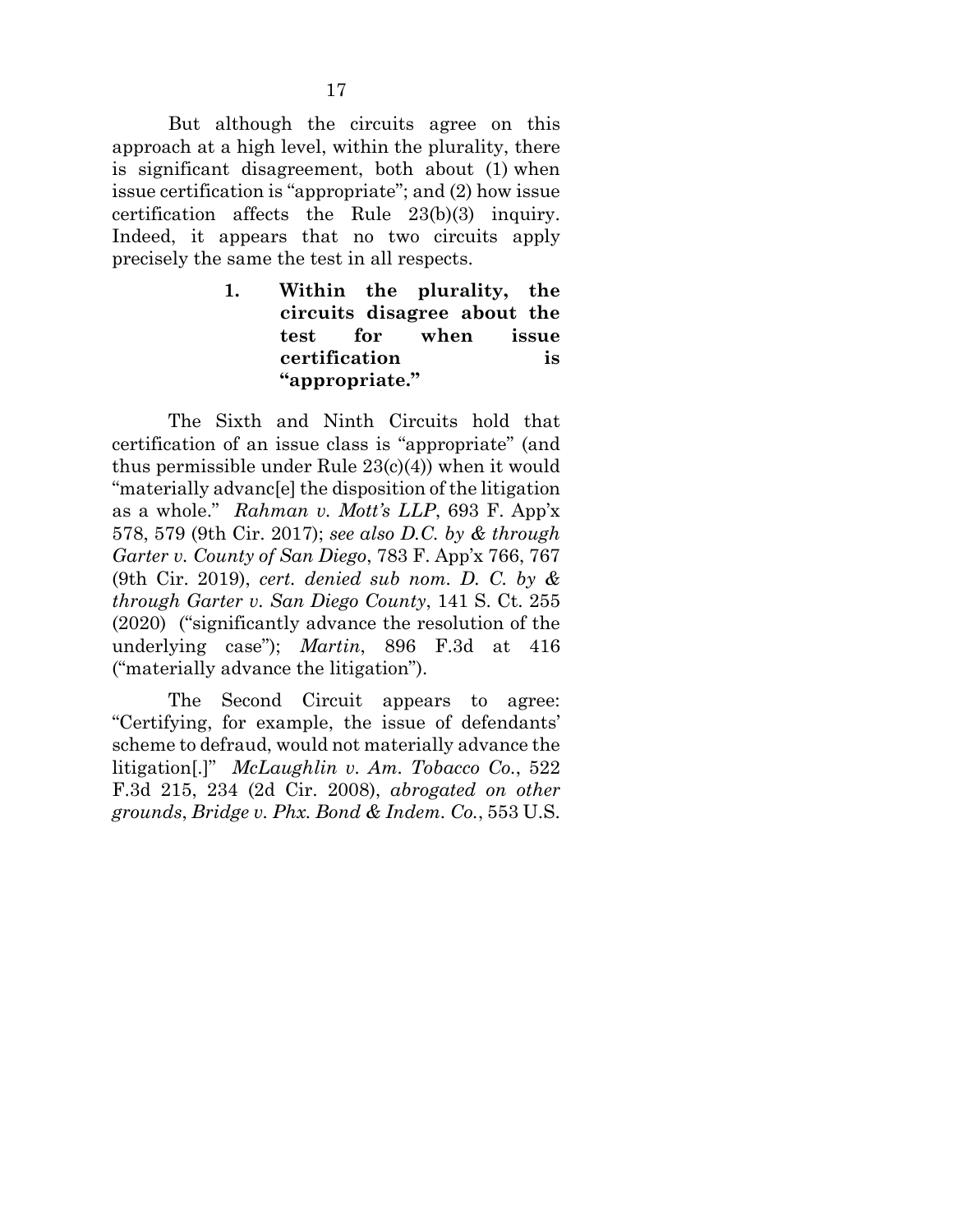<span id="page-28-1"></span>639 (2008); *see also Robinson v. Metro–N. Commuter R.R.*, 267 F.3d 147, 168 (2d Cir. 2001) ("reduce the range of issues in dispute and promote judicial economy").

These circuits thus reduce issue class certification to an essentially functional inquiry.

<span id="page-28-0"></span>The Third Circuit, as shown in the decision below, stands alone in applying a multi-factor test the "*Gates* factors"—under Rule 23(c)(4). *See* App. 17a–18a. This analysis, the Third Circuit has held, is "analytically independent" from Rule 23(b)(3). App. 31a (quoting *Gonzalez v. Corning*, 885 F.3d 186, 202 (3d Cir. 2018), *as amended* (Apr. 4, 2018)). To determine whether issue class certification is "appropriate," a district court must consider a "nonexclusive" list of nine factors that the Third Circuit adopted a decade ago. *Id.*; *Gates v. Rohm & Haas Co.*, 655 F.3d 255, 273 (3d Cir. 2011).

No other circuit has adopted the *Gates*  factors—or any other list of factors—to determine whether certification is "appropriate" under Rule  $23(c)(4)$ . Even among the circuits that generally agree that Rule  $23(c)(4)$  permits certification of classes otherwise impermissible, the Third Circuit stands alone.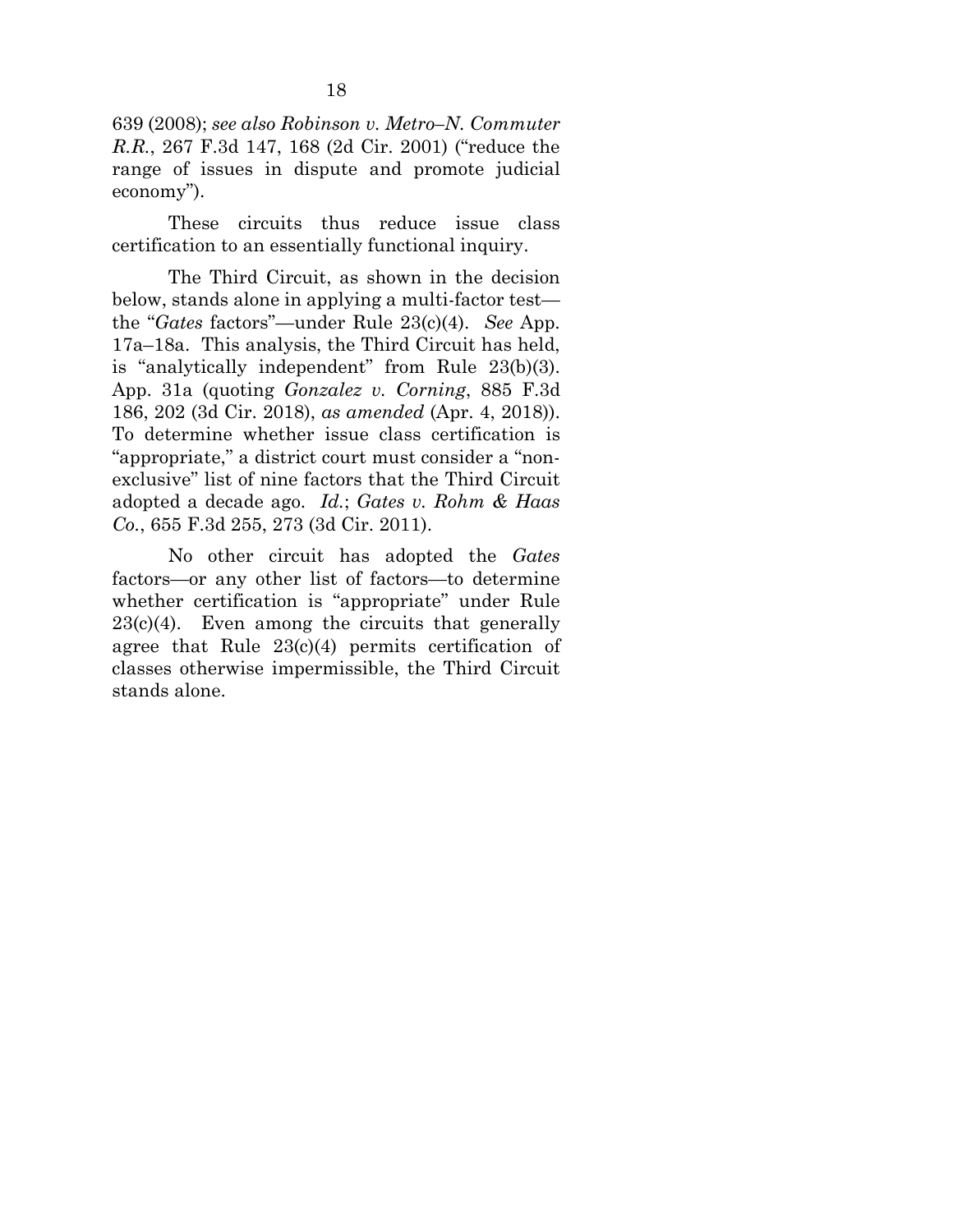### **2. Within the plurality, the circuits disagree about how Rule 23(b)(3) applies.**

Similarly, if a court determines that certification of issues under Rule 23(c)(4) is "appropriate," there is a conflict among the plurality regarding how the Rule 23(b)(3) analysis should be performed.

<span id="page-29-2"></span><span id="page-29-1"></span><span id="page-29-0"></span>The Ninth Circuit appears to hold that no analysis of predominance is necessary: "[P]redominance was not required for certifying a class under Rule 23(c)(4)." *Reitman v. Champion Petfoods USA, Inc.*, 830 F. App'x 880, 882 (9th Cir. 2020); *see also Reitman v. Champion Petfoods USA, Inc.*, No. CV181736DOCJPRX, 2019 WL 7169792, at \*14 (C.D. Cal. Oct. 30, 2019) ("[P]redominance need not be met to be certified under Rule  $23(c)(4)$ ."); *Tasion Commc'ns, Inc. v. Ubiquiti Networks, Inc.*, 308 F.R.D. 630, 633 (N.D. Cal. 2015) ("[A] Rule 23(c)(4) issues class must still meet the requirements of Rule 23(a) and (b) (except for the predominance requirement of Rule 23(b)(3))."). *But see Valentino*, 97 F.3d at 1234 ("The district court abused its discretion by not adequately considering the predominance requirement before certifying the [issue] class."). The decisions do not appear to address how superiority should be considered.

<span id="page-29-3"></span>The Sixth Circuit, in contrast, requires "a robust application of predominance and superiority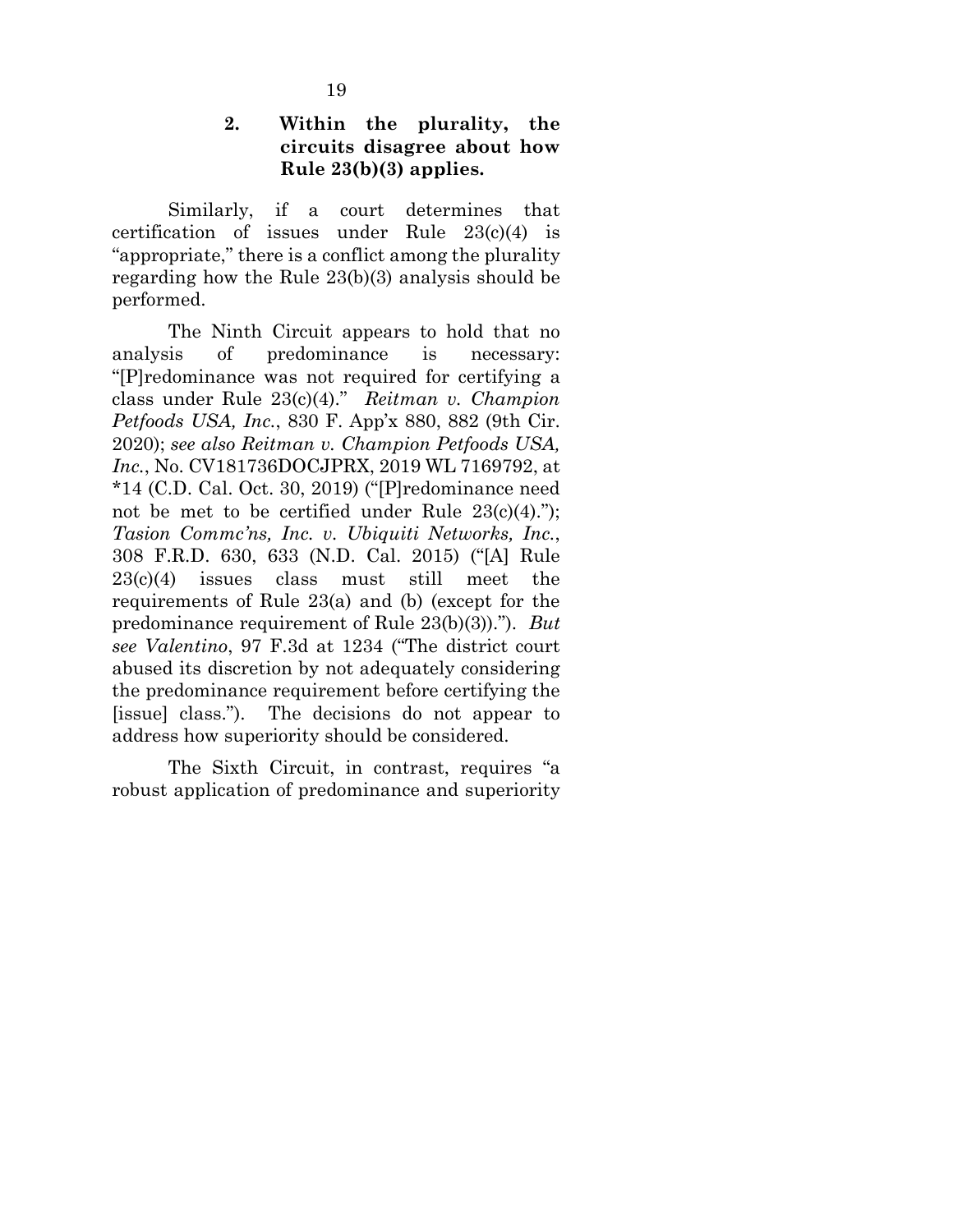to the issues . . . certified for class treatment." *Martin*, 896 F.3d at 413.

The Second Circuit appears to apply the predominance inquiry to the issues certified under Rule  $23(c)(4)$  but the superiority inquiry to the litigation as a whole. *Nassau Cnty.*, 461 F.3d at 230.

The decision below appears to expand the split even further, apparently holding that when issues are certified under Rule 23(c)(4), not only all of Rule  $23(b)(3)$ —but also Rule  $23(a)^3$ —must be evaluated only with respect to those issues. *See* App. 14a ("A party seeking to certify 'particular issues' for class treatment must show . . . that those issues satisfy Rule 23(a)'s prerequisites and that those issues are maintainable under Rule 23(b)(1), (2), or (3)." (internal quotation marks and citation omitted)).

## <span id="page-30-1"></span><span id="page-30-0"></span>**3. These holdings have created confusion among the cases and among the district courts.**

The description above represents our best understanding of the positions of the different circuits, but their positions are far from clear.

<span id="page-30-2"></span><sup>3</sup> There is no textual basis for this statement. Rule 23(a)(3) plainly requires that "the claims or defenses of the representative parties are typical of the claims or defenses of the class," not typical with respect to issues within those claims or defenses.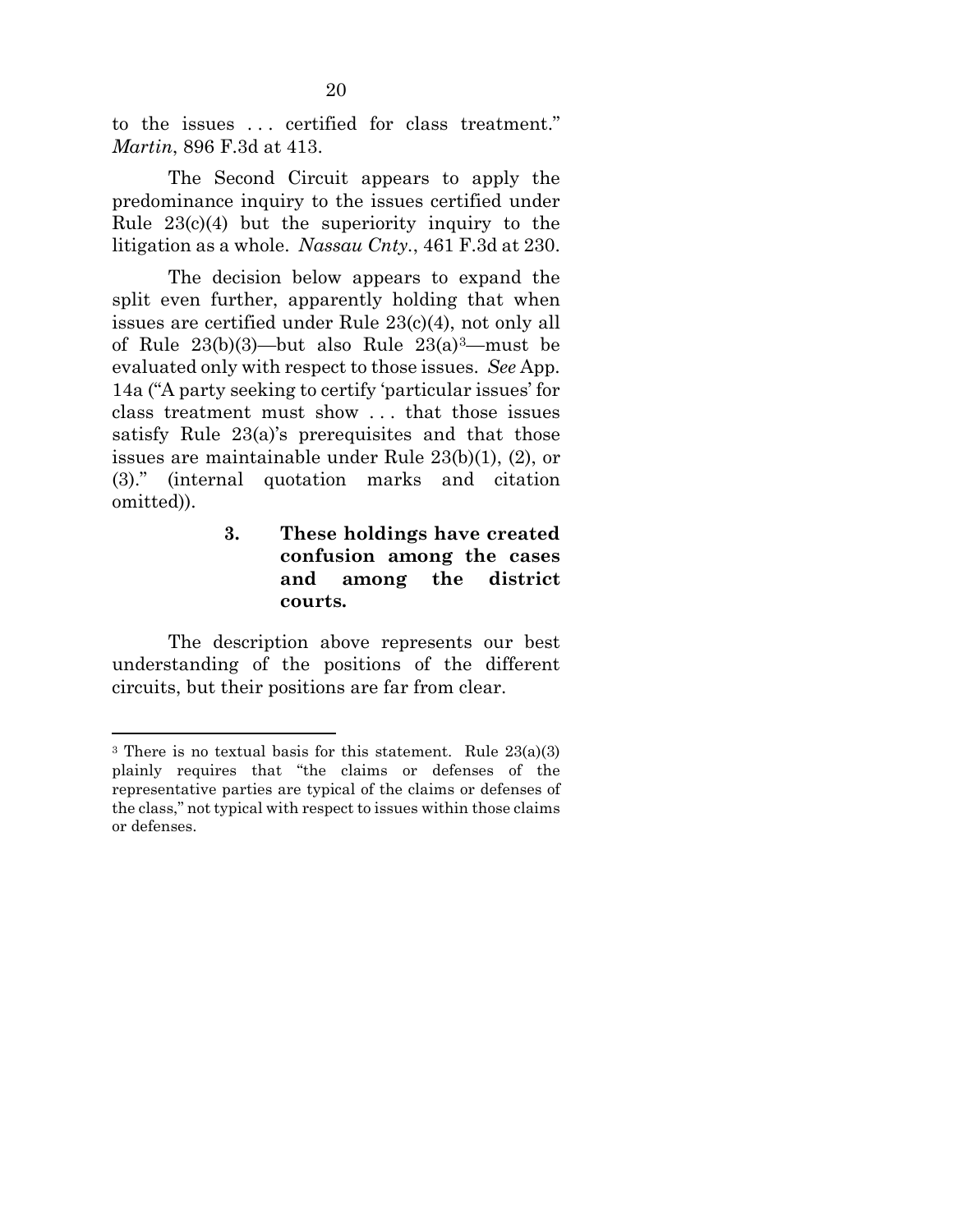The Fourth Circuit, for example, is often described as joining with the Second, Sixth, and Ninth Circuits. *See Martin*, 896 F.3d at 412 ("In addition to the Second and Ninth Circuits, the Fourth and Seventh Circuits have supported this approach."); App. 29a ("That view, the so-called 'broad view,' has been adopted or supported by the Second, Fourth, Sixth, Seventh, and Ninth Circuits.").

But in the case ordinarily cited as support for this proposition, *Gunnells v. Healthplan Services, Inc.*, the Fourth Circuit made clear that it was not taking sides in the split:

> <span id="page-31-2"></span><span id="page-31-0"></span>[W]e have no need to enter that fray . . . because . . . Plaintiffs' cause of action as a whole against TPCM satisfies the predominance requirements of Rule 23. Thus even if the view adopted by the Fifth Circuit (that predominance must be established within a given cause of action to invoke  $(c)(4)$  rather than that of the Ninth Circuit (that this is not necessarily required) constituted the law of this circuit, our holding here would be in full accordance with the Fifth Circuit view.

348 F.3d at 444–45.

<span id="page-31-1"></span>Similarly, the Seventh Circuit's authority appears to be mixed. In *Kartman v. State Farm Mutual Automobile Insurance Co.*, the Seventh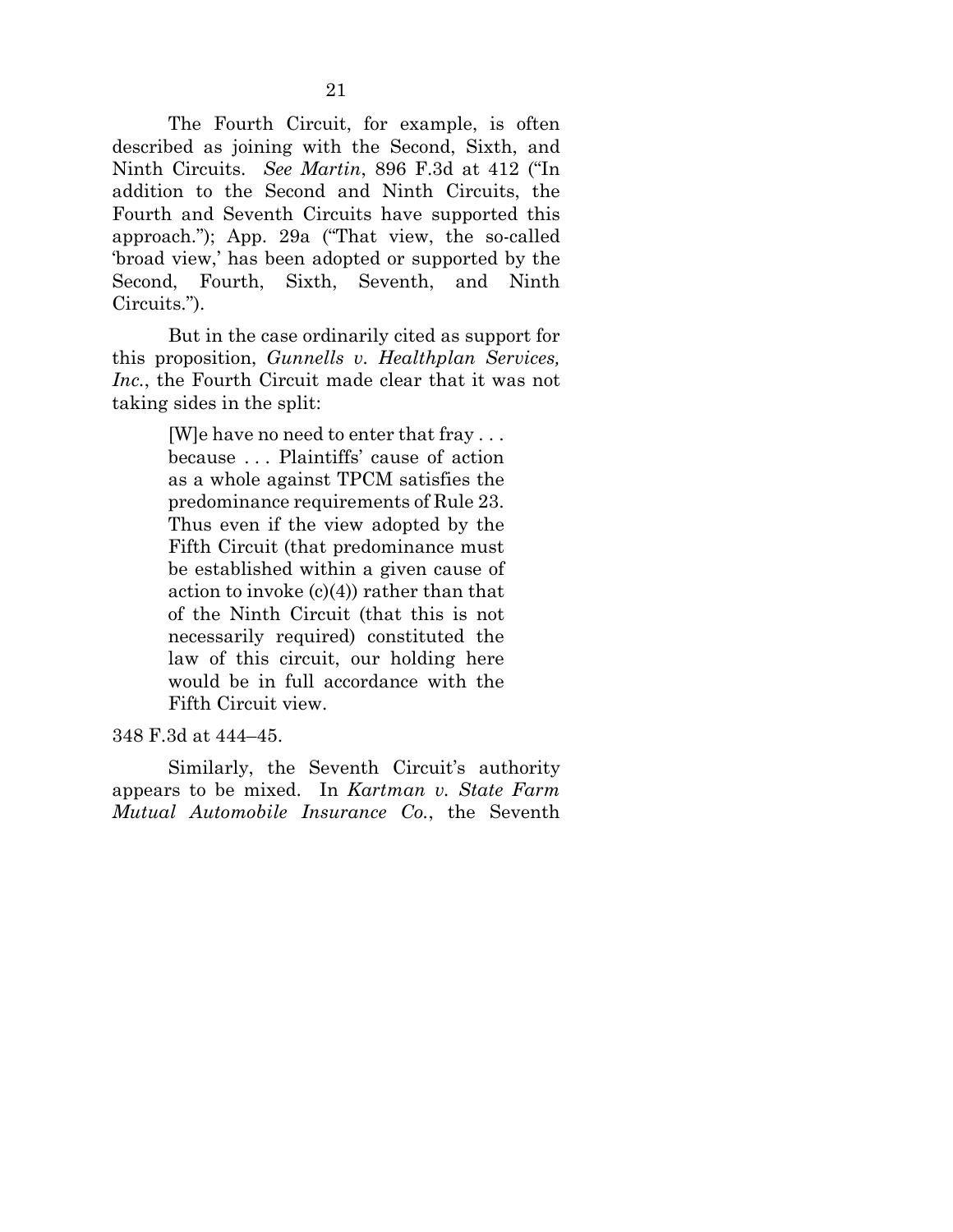<span id="page-32-1"></span>Circuit held that certification under Rule 23(c)(4) was not "appropriate," explaining that because "the ultimate relief sought is money damages, . . . the requirements for certification of a damages class under Rule 23(b)(3) must be satisfied." 634 F.3d 883, 886 (7th Cir. 2011). The case explained class certification consistently with petitioner's view: "A damages class may be certified under Rule 23(b)(3) and particular issues identified for resolution on a class-wide basis pursuant to Rule 23(c)(4)." *Id.* at 895.

But the decision below reads the Seventh Circuit as consistent with the Second, Sixth, and Ninth Circuits. App. 29a n.6.

### <span id="page-32-3"></span><span id="page-32-2"></span>**C. The Circuit Split Is Acknowledged and Entrenched.**

<span id="page-32-0"></span>The circuits have repeatedly acknowledged the divide in their understandings of Rule 23(c)(4)(A). *See Robinson*, 267 F.3d at 167 n.12. The Third Circuit, in the decision below, reaffirmed its unique approach (i.e., the *Gates* factors). No circuit has reconsidered its position, and there is no reasonable prospect that one will do so.

The circuits have not provided—and will not provide—a clear and definitive answer to the interaction of Rule  $23(c)(4)$  and Rule  $23(b)(3)$ . Further percolation will not be helpful, and the necessary guidance can come only from this Court.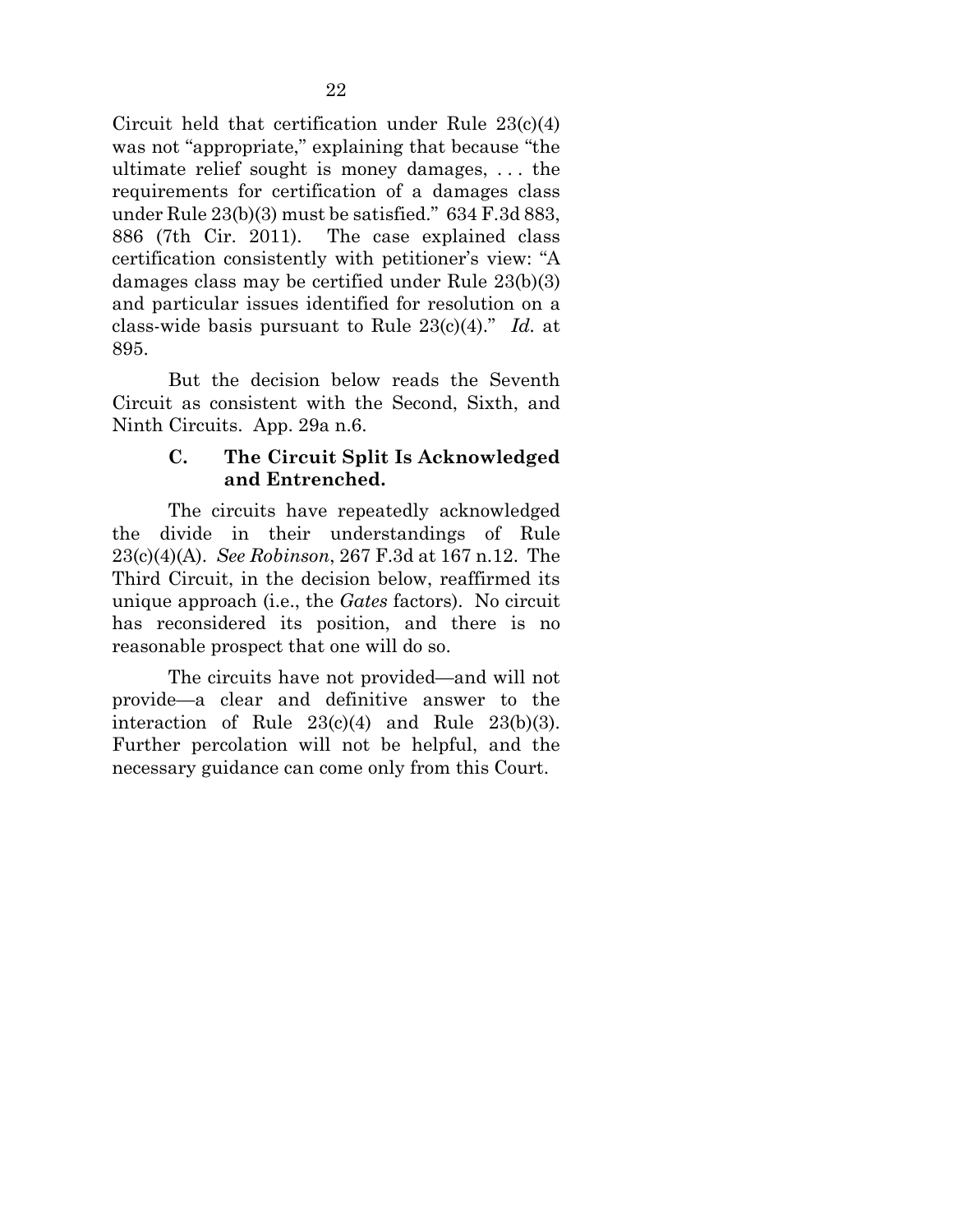### <span id="page-33-0"></span>**II. Rule 23(c)(4) Does Not Permit Evasion of Rule 23(b)(3).**

Review is warranted all the more because the plurality understanding of Rule 23(c)(4) is incorrect. This Court has explained that "[c]onsidering whether 'questions of law or fact common to class members predominate' begins, of course, with the elements of the underlying cause of action." *Erica P. John Fund, Inc. v. Halliburton Co.*, 563 U.S. 804, 809 (2011) (citation omitted). There is no basis for limiting the predominance inquiry to only some of the elements of the underlying cause of action.

## <span id="page-33-2"></span><span id="page-33-1"></span>**A. The plurality view would nullify the predominance requirement of Rule 23(b)(3).**

Most obviously, the plurality view cannot be correct because it would nullify the predominance requirement of Rule 23(b)(3).

As the decision below indicates, the plurality view relies on a false dichotomy between "partial Rule 23(b)(3)" certification under Rule 23(c)(4) and "full Rule 23(b)(3) certification." *See* App. 29a (holding that certification under Rule 23(c)(4) "can be used even though full Rule 23(b)(3) certification is not possible due to the predominance infirmities").

Not only do the concepts of "partial" and "full" Rule 23(b)(3) certification have no basis in the rules, but the distinction makes no difference. Both forms of certification have exactly the same effect: If a claim receives "full" Rule 23(b)(3) certification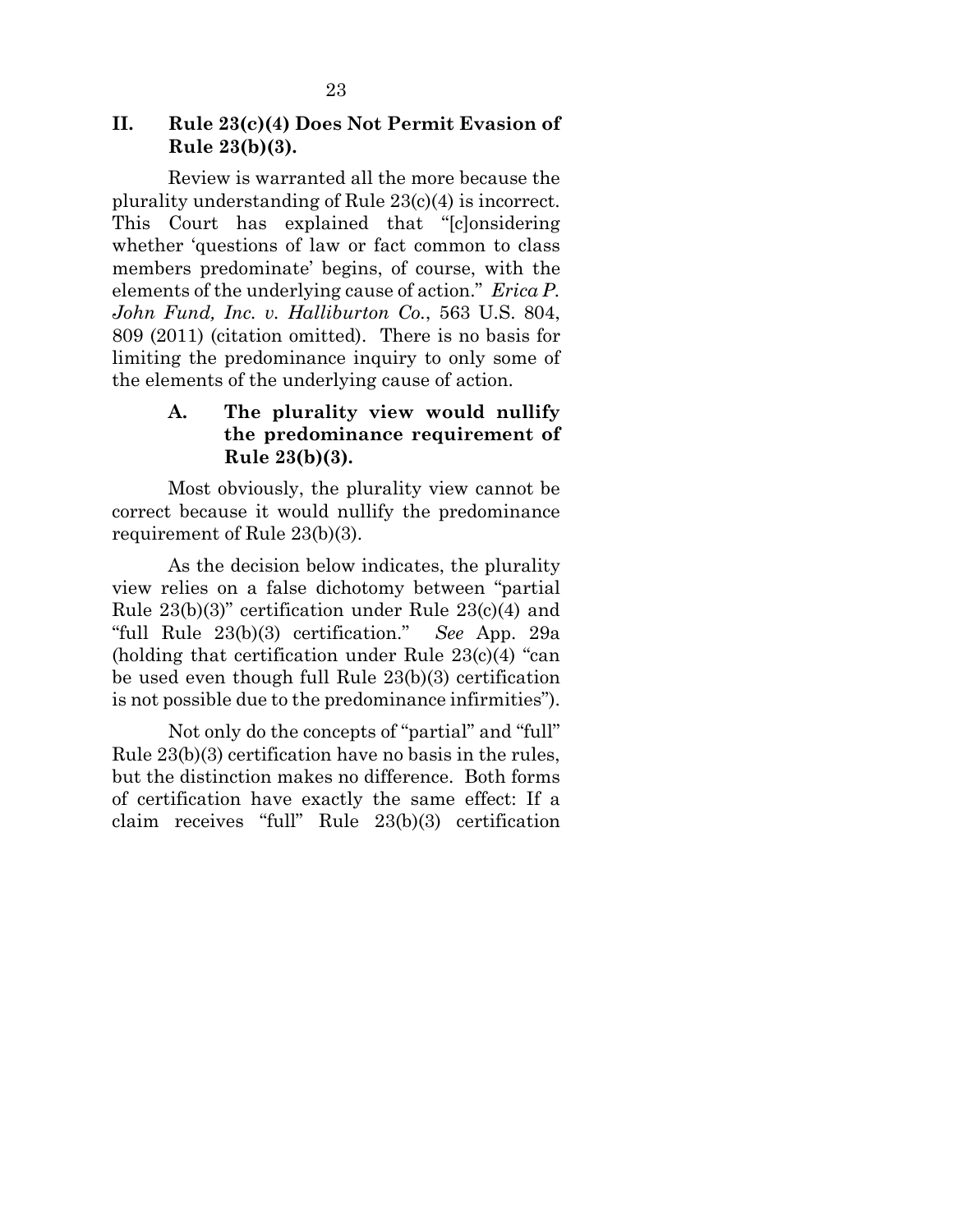because the common questions predominate over individual questions, then the common question will be resolved classwide and the individual questions resolved in subsequent individual proceedings. If a claim receives "partial" Rule 23(b)(3) certification of the common questions under Rule  $23(c)(4)$ , the common questions will be resolved classwide, and the individual questions resolved in subsequent individual proceedings.

The only difference between "full Rule 23(b)(3) certification" and the "partial certification" (wrongly permitted by some courts of appeals) is that partial certification is a far less difficult standard for achieving exactly the same result.[4](#page-34-1)

Under the reasoning of the Second, Third, Sixth, and Ninth Circuits, if certifying the common issues is "appropriate" under Rule 23(c)(4), then there is no need to prove that those common issues predominate over the (uncertified) individual issues.

<span id="page-34-1"></span><span id="page-34-0"></span><sup>4</sup> For example, courts have held that liability-only classes can be created both under the orthodox Rule 23(b)(3) analysis and (more easily) through Rule 23(c)(4). *Compare Seijas v. Republic of Argentina*, 606 F.3d 53, 58 (2d Cir. 2010) (holding that a liability-only class satisfies Rule 23(b)(3)'s predominance requirement for the claim as a whole even though "damages may have to be ascertained on an individual basis") *with Nassau Cnty.*, 461 F.3d 227 ("[A] court may employ [Rule  $23(c)(4)$ ] to certify a class as to liability regardless of whether the claim as a whole satisfies Rule 23(b)(3)'s predominance requirement.")*.* There is no difference between the liabilityonly classes created by these two different routes to certification.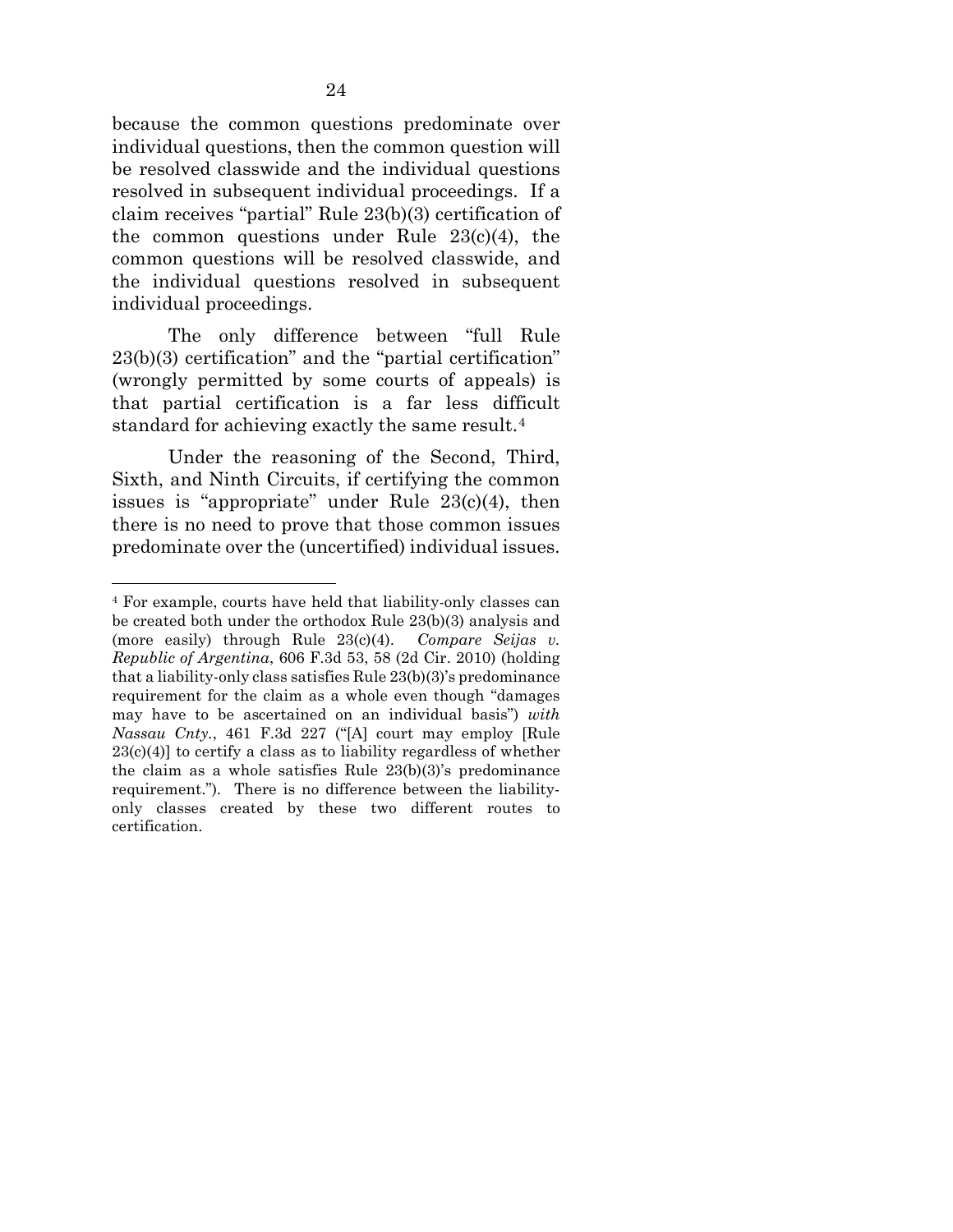If a claim involves both common issues and individual issues, class counsel should always cite Rule 23(c)(4) and seek certification only of common issues under that provision. Indeed, it would verge on malpractice for class counsel to intentionally choose the more difficult route of "full Rule 23(b)(3) certification" rather than the easier "partial" Rule  $23(c)(4)$  route. There is no reason that the predominance comparison expressly mandated by Rule 23(b)(3) should ever take place.

<span id="page-35-2"></span><span id="page-35-1"></span><span id="page-35-0"></span>As a result, every word that this Court has written about predominance should be meaningless. *E.g., Tyson Foods, Inc. v. Bouaphakeo*, 577 U.S. 442, 453 (2016) (discussing predominance); *Comcast Corp. v. Behrend*, 569 U.S. 27, 30 (2013) (same); *Amgen Inc. v. Conn. Ret. Plans & Tr. Funds*, 568 U.S. 455, 459 (2013) (same). If the plurality view were correct, this Court discussed predominance in each of these cases only because plaintiffs' counsel erred in failing to invoke Rule 23(c)(4). Had plaintiffs' counsel invoked Rule 23(c)(4) in those cases, whether the common questions predominated over (uncertified) individual questions would have been irrelevant.

Rule 23(b)(3) expressly requires that when a claim involves common and individual issues, class certification is appropriate only if the common questions predominate over "any individual questions." A reading of the Rules that renders this provision superfluous cannot be correct.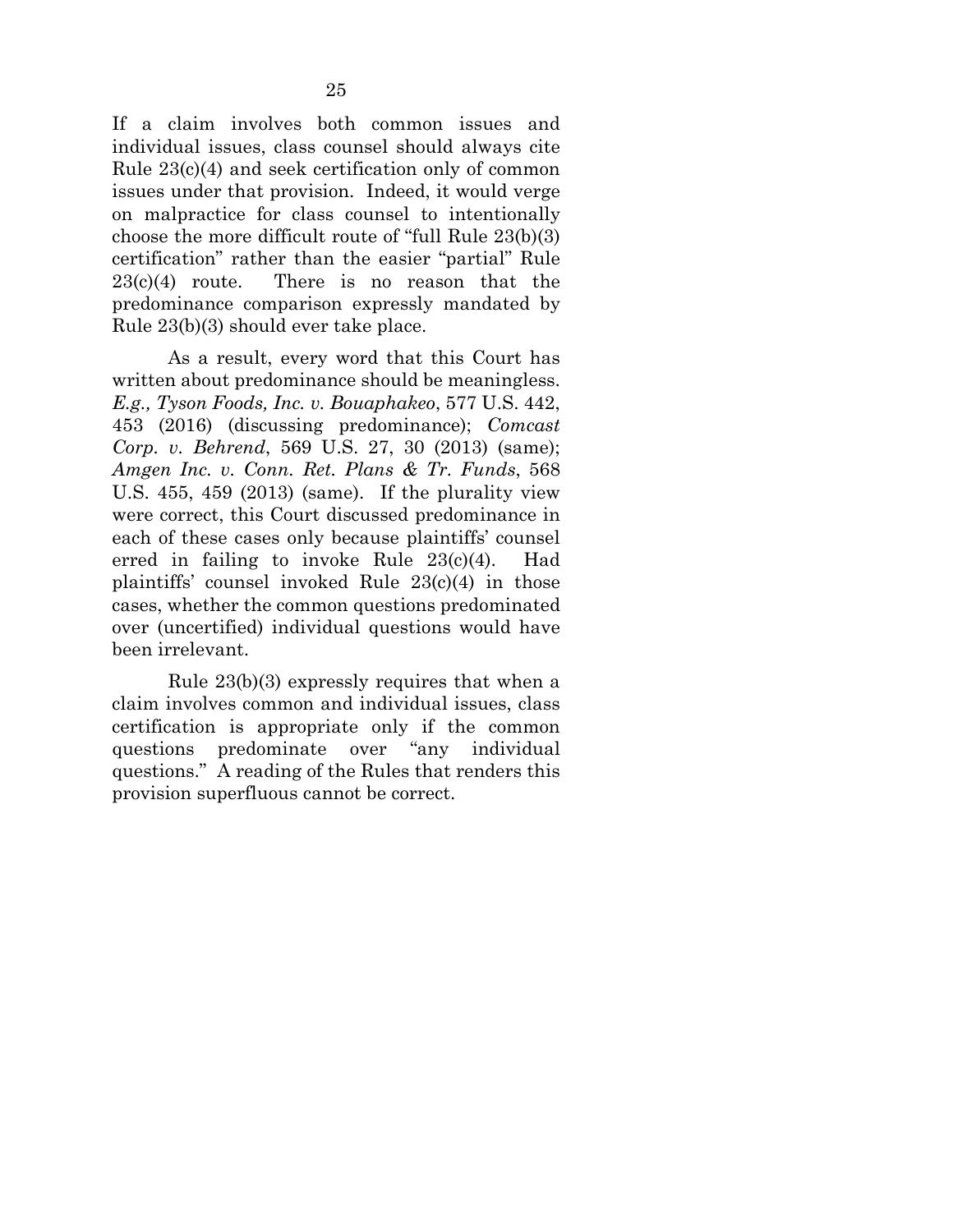### <span id="page-36-3"></span>**B. The error arises from a misreading of the Advisory Committee Notes.**

<span id="page-36-0"></span>The genesis of the error appears to be a misreading of the Advisory Committees Notes regarding Rule 23.

<span id="page-36-2"></span>As this Court has explained, the predominance requirement of Rule 23(b)(3) does not require that there be no individual questions. "The predominance inquiry asks whether the common, aggregation-enabling, issues in the case are more prevalent or important than the non-common, aggregation-defeating, individual issues." *Tyson*, 577 U.S. at 453 (internal quotation marks and citation omitted). When common issues predominate, "the action may be considered proper under Rule 23(b)(3) even though other important matters will have to be tried separately[.]" *Id.*; *see also Comcast Corp.*, 569 U.S. at 41 (Ginsburg and Breyer, JJ., dissenting) ("This predominance requirement . . . scarcely demands commonality as to all questions.").

<span id="page-36-4"></span><span id="page-36-1"></span>Thus, the Advisory Committee Notes to subdivision (b)(3) explain, class certification is proper where "questions common to the class predominate over the questions affecting individual members." Fed. R. Civ. P. 23, Advisory Committee Notes to Subdivision (b)(3). The Notes use a fraud claim as an example of circumstances in which common liability questions might predominate over individual damages questions: "[A] fraud perpetrated on numerous persons by the use of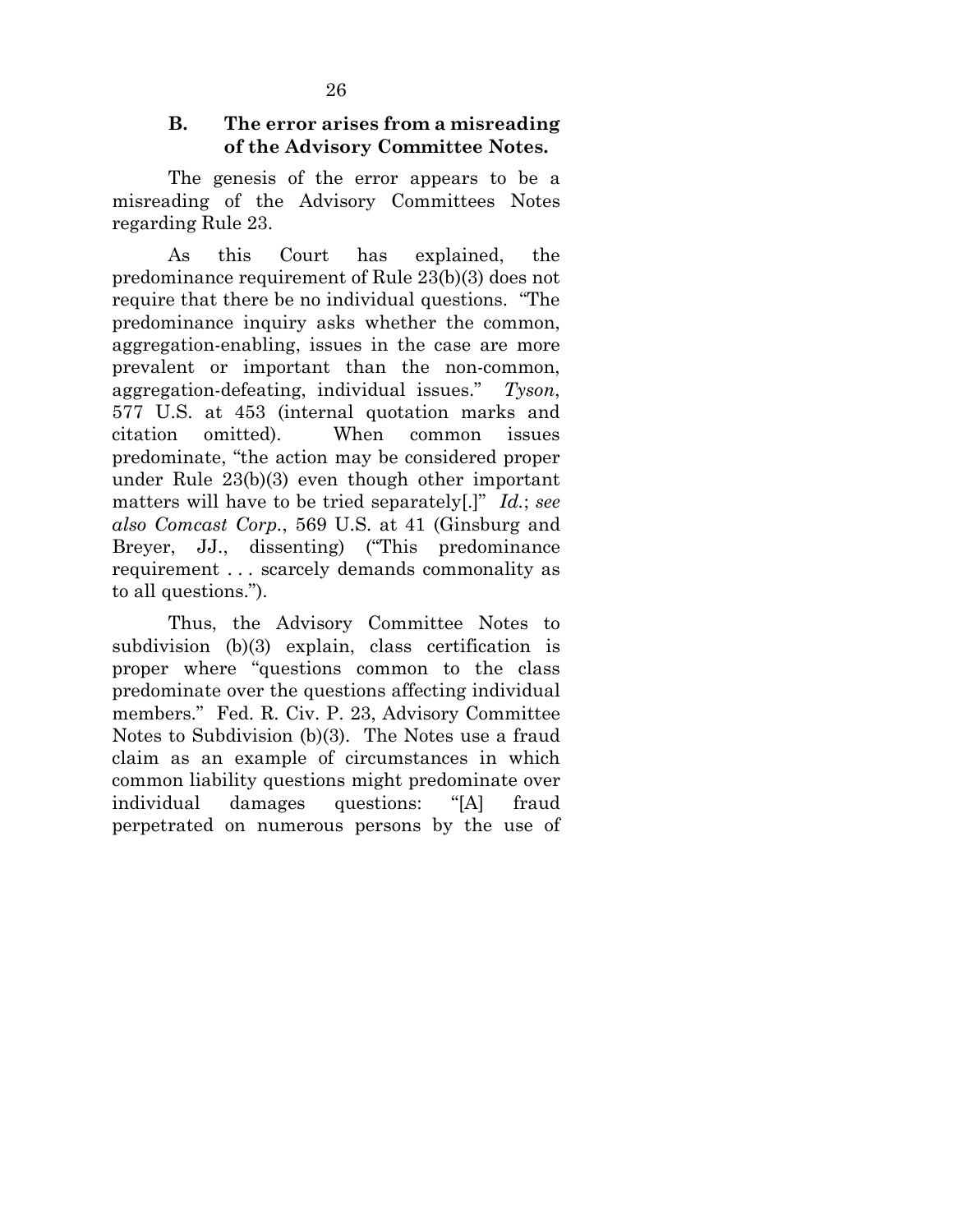similar misrepresentations may be an appealing situation for a class action, and it may remain so despite the need, if liability is found, for separate determination of the damages suffered by individuals within the class." *Id.*

<span id="page-37-0"></span>Later, in discussing subdivision  $(c)(4)$ , the Advisory Committee Notes return to this example: "For example, in a fraud or similar case the action may retain its 'class' character only through the adjudication of liability to the class; the members of the class may thereafter be required to come in individually and prove the amounts of their respective claims." Fed. R. Civ. P. 23, Advisory Committee Notes to Subdivision (c)(4).

The Advisory Committee Notes confirm petitioner's understanding of Rule 23(b). In a fraud claim involving the use of similar misrepresentations on numerous persons, the common liability questions may predominate over individual damages questions and certification may be proper under Rule  $23(b)(3)$ . If so, Rule  $23(c)(4)$ allows the common issue of liability to be adjudicated on a classwide basis and the individual issues to be adjudicated individually.

In other words, in the fraud example in the Advisory Committee Notes, Rule 23(c)(4) could be employed to adjudicate liability on a classwide basis *because* (as Rule 23(b)(3) required) the common liability questions predominated over the individual damages questions.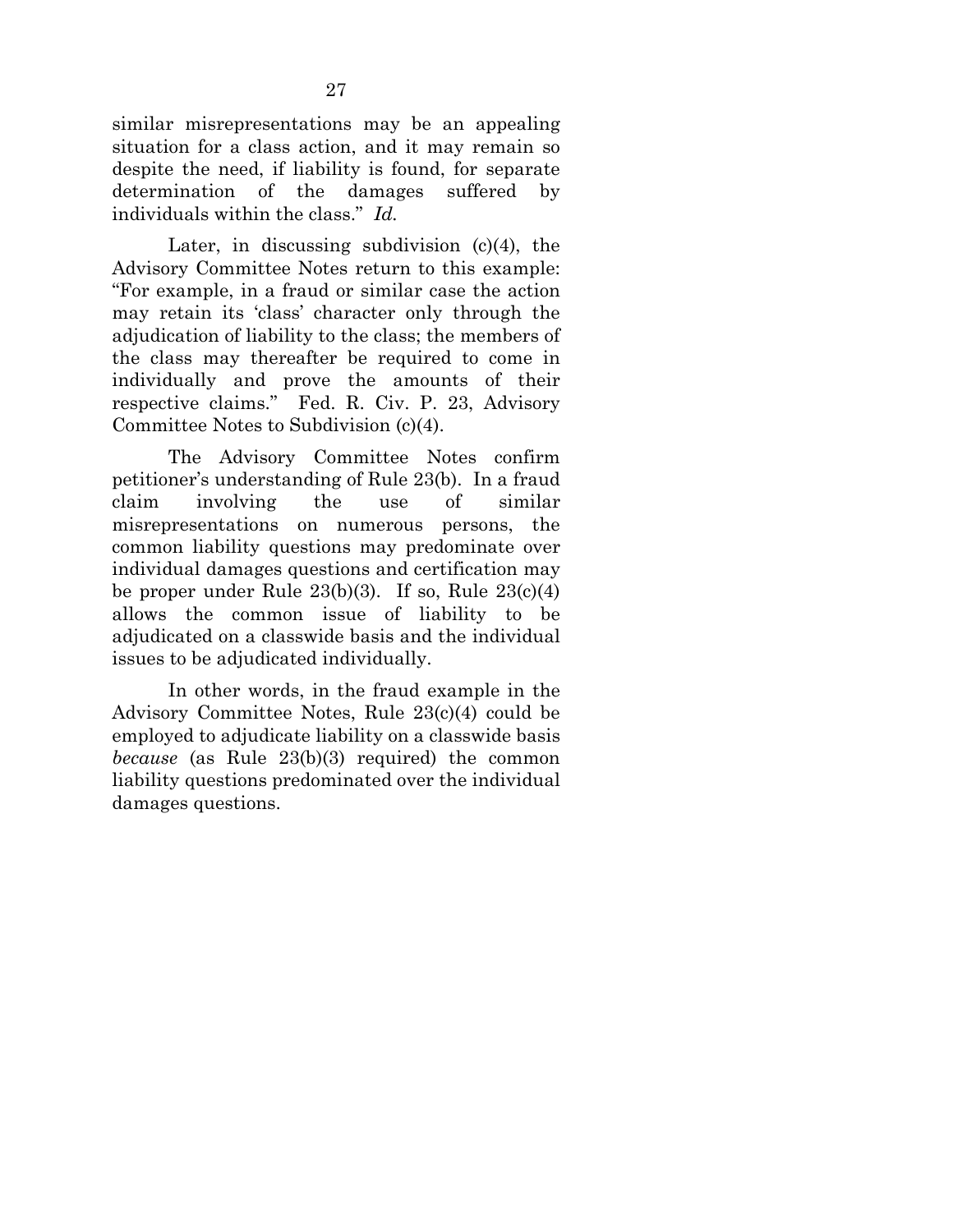The Second Circuit misread the note to subdivision (c)(4). Overlooking the fraud example in subdivision (b)(3), the Second Circuit assumed that the fraud example in (c)(4) was an exception to Rule 23(b)(3). *See Nassau Cnty.*, 461 F.3d at 226 (relying on the fraud liability example as circumstances "when common questions predominate only as to the 'particular issues' of which the provision speaks"). In other words, the Advisory Committee Notes describe certification under subdivision (c)(4) in circumstances where subdivision (b)(3) *has been satisfied* for the claim as a whole. But the Second Circuit misread the example to justify certification under subdivision (c)(4) even though subdivision (b)(3) *was not satisfied*.

## **C. The correct reading does not nullify subdivision (c)(4).**

<span id="page-38-0"></span>As the Advisory Committee Notes demonstrate, the proper understanding of Rule  $23(b)(3)$  and Rule  $23(c)(4)$  does not "rende[r] subsection (c)(4) virtually null." *Nassau Cnty.*, 461 F.3d at 226. To the contrary, Rule  $23(c)(4)$  is employed—either explicitly or implicitly—nearly every time a class action is certified under Rule  $23(b)(3)$ .

<span id="page-38-2"></span><span id="page-38-1"></span>By definition, an "individual question" cannot be certified for class treatment or resolved on a classwide basis. "An individual question is one where 'members of a proposed class will need to present evidence that varies from member to member[.]'" *Tyson Foods*, 577 U.S. at 453 (quoting 2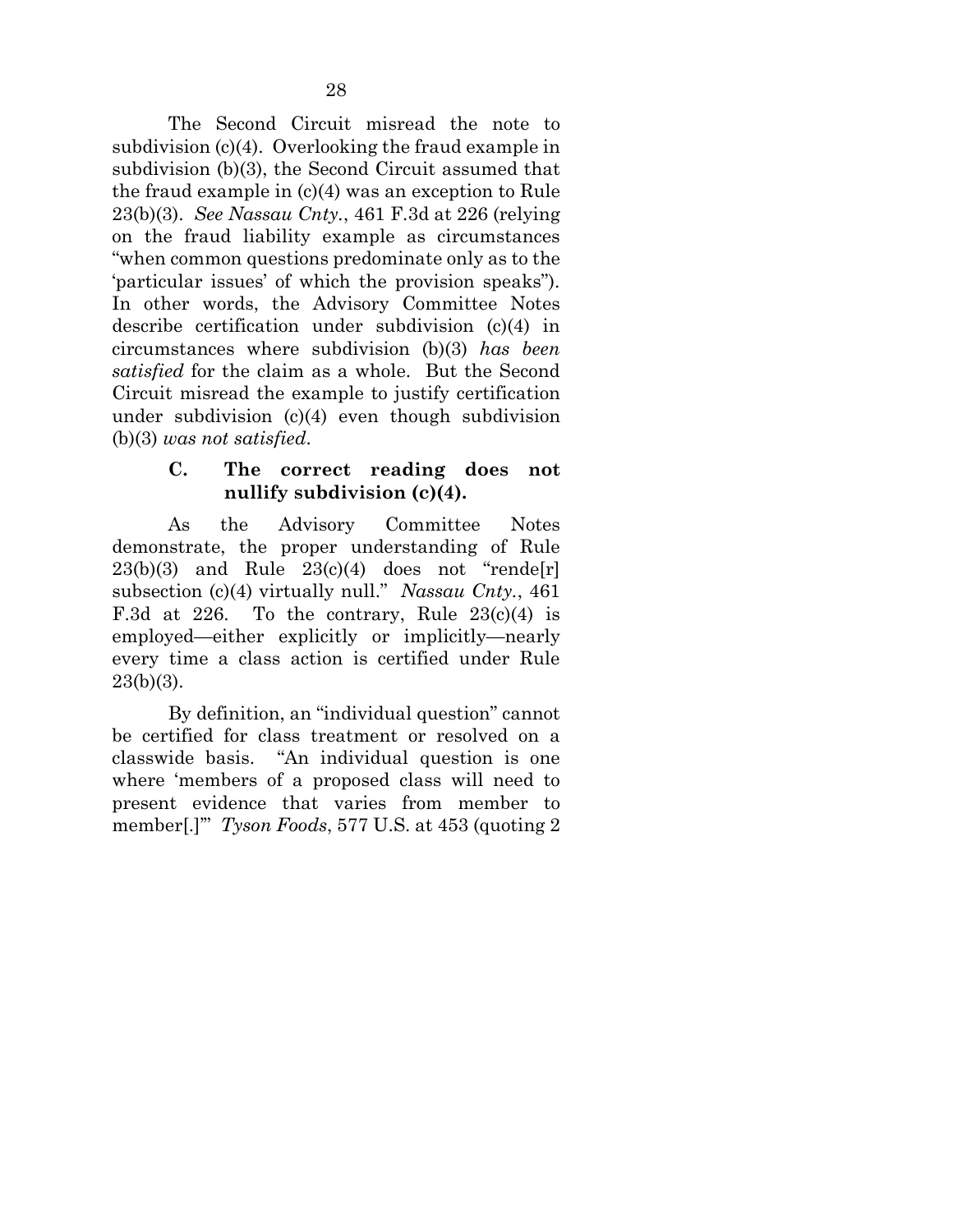W. Rubenstein, Newberg on Class Actions § 4:50, pp. 196–97 (5th ed. 2012)).

Any time a claim involves both common and individual questions, a court certifying a Rule  $23(b)(3)$  class necessarily uses Rule  $23(c)(4)$  to certify only the common questions for class adjudication. As discussed above, the decision below rests on a false dichotomy between "full Rule 23(b)(3) certification" and cases involving Rule 23(c)(4). App. 28a-29a.

Nor does the correct approach require "pretend[ing] that subsection (c)(4)—a provision specifically included to make a class action more manageable—does not exist until after the manageability determination [has been] made." *Nassau Cnty.*, 461 F.3d at 227 (citation omitted). Petitioner's view is that Rule 23(c)(4) is what authorizes courts to separate common issues from individual issues for class treatment. The ability of a court (under Rule 23(c)(4)) to resolve only the common issues on a classwide basis is critical to the Rule 23(b)(3) superiority and manageability analyses, regardless of whether the provision is cited expressly.

## <span id="page-39-0"></span>**III. The Interaction of Rule 23(b)(3) and Rule 23(c)(4) Is an Important Question That Should Be Decided by this Court.**

This issue is important and recurring, and this area of the law warrants clarity from this Court.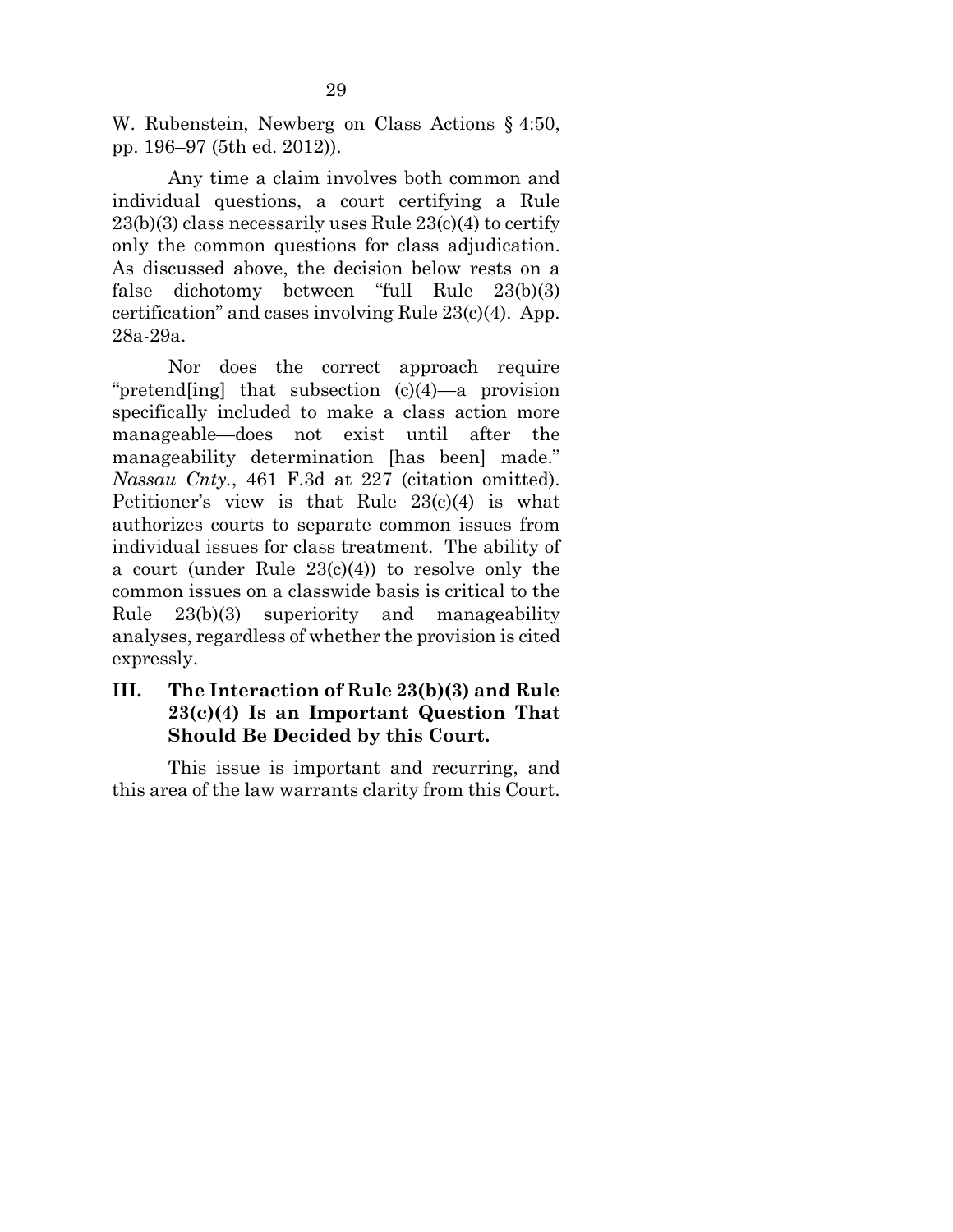Whether Rule 23(b)(3)'s predominance requirement must always be satisfied by comparing common issues to individual ones—or whether Rule  $23(c)(4)$  can allow certification of a class even when these requirements are not met—will dramatically affect the scope of permissible class certification.

If respondents are correct, then certification is theoretically permissible for any case involving a common issue, limited only by the creativity of plaintiffs' counsel in identifying common issues for class treatment.

<span id="page-40-0"></span>This Court has already recognized the "risk of 'in terrorem' settlements" created by class actions. *AT&T Mobility LLC v. Concepcion*, 563 U.S. 333, 350 (2011). And the decision below recognizes the potential pressure that certification exerts on the facts of this case: "If an issue-class jury finds that the Commission owed Plaintiffs a legal duty that it subsequently breached, the Commission may face undue pressure to settle, even if their breach did not cause Plaintiffs' harm." App. 25a.

Class actions are tremendously powerful procedural tools, but that power requires strict rules and vigilance against their misuse. Particularly for important oft-arising issues of federal procedure, the circuits should be in harmony, and they should be correct. Uniformity and clarity can come only from this Court.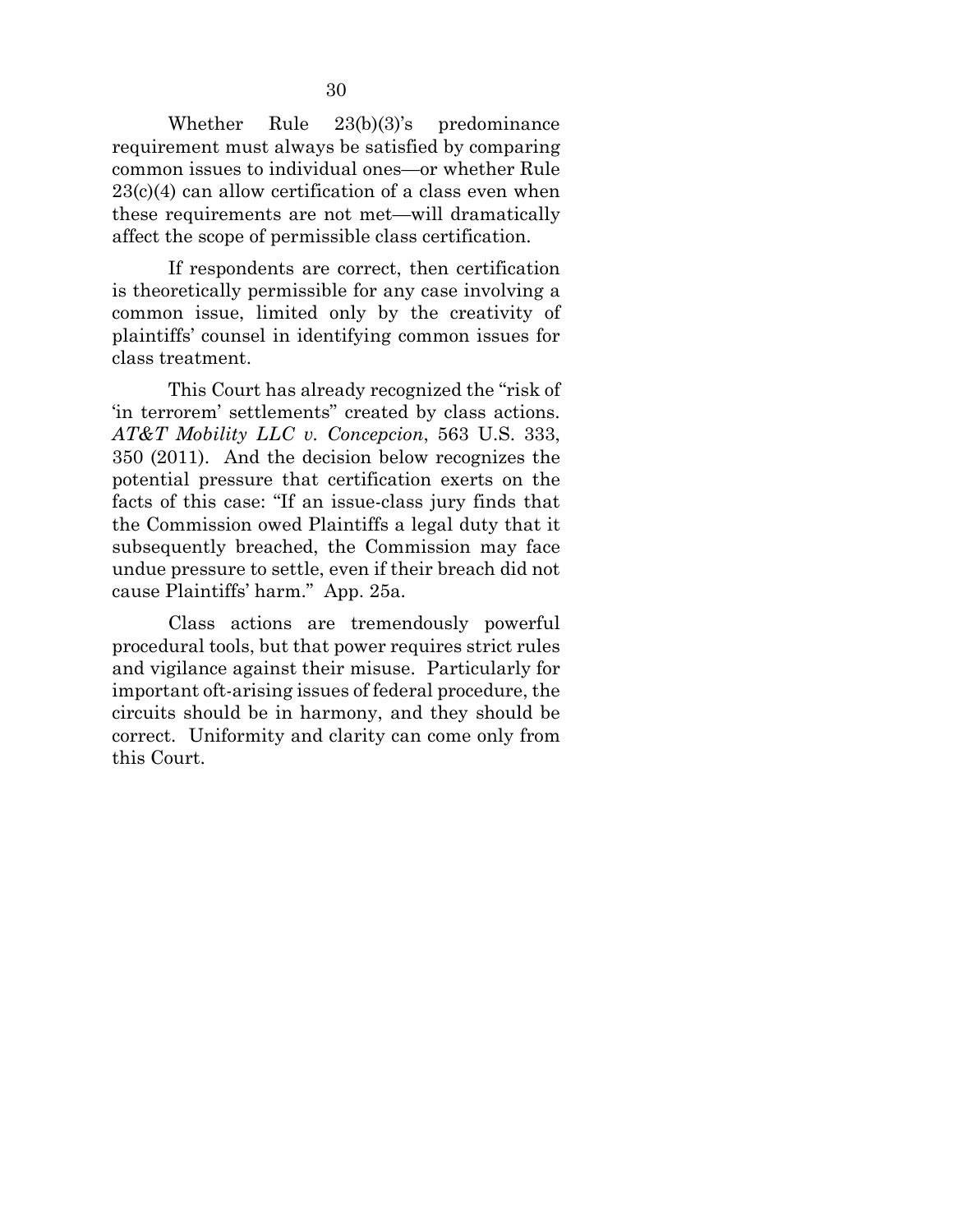### <span id="page-41-0"></span>**IV. This Case Is an Excellent Vehicle.**

This case provides an ideal vehicle for this Court to consider the issue. The argument is determinative. It is difficult to imagine a claim less suitable for class treatment than a claim for negligent infliction of emotional distress, and when the claim is considered as a whole, the individual issues—including causation, injury, and damages predominate over the narrow (allegedly-common) issues of duty and breach that respondents seek to certify. If ECFMG is correct that predominance under Rule 23(b)(3) requires comparing the common questions against the individual questions, then certification is unavailable and judgment should have been rendered denying class certification (rather than remanding for additional consideration by the district court).

This case is a perfect example of a matter in which "full Rule  $23(b)(3)$  certification is not possible due to the predominance infirmities." App. 29a. Certification is possible only if the decision below was correct to hold that Rule 23(c)(4) creates some special form of "partial" Rule 23(b)(3) certification.

This case also illustrates the dangers of the incorrect interpretation of Rule 23(c)(4), in which plaintiffs' counsel seek (and receive) certification of an issue class for the purpose of settlement pressure, without any real plan for trying the case.